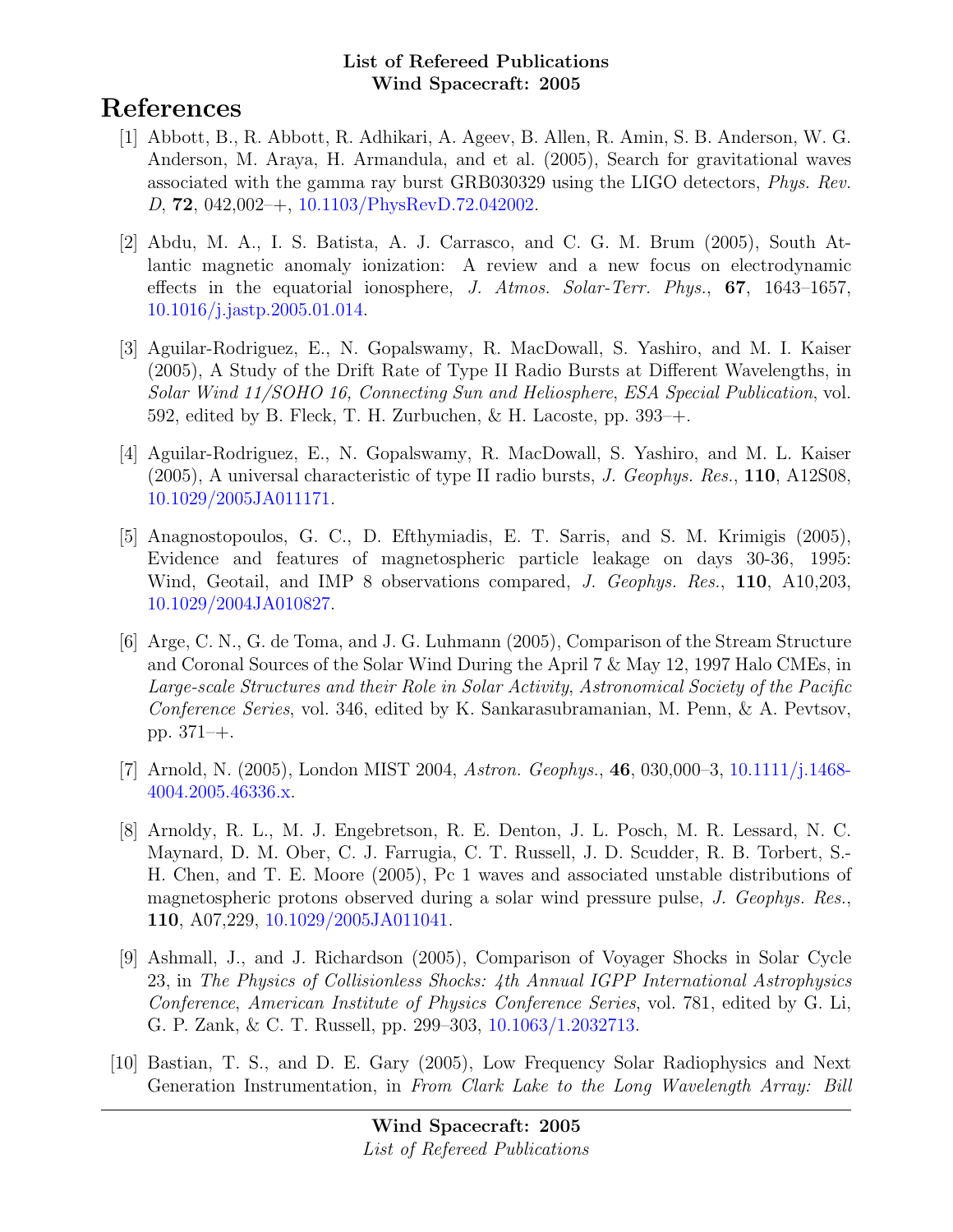Erickson's Radio Science, Astronomical Society of the Pacific Conference Series, vol. 345, edited by N. Kassim, M. Perez, W. Junor, & P. Henning, pp. 142–+.

- [11] Bobrovnikov, S. Y., I. I. Alexeev, E. S. Belenkaya, V. V. Kalegaev, C.-R. Clauer, and Y. I. Feldstein (2005), Case study of September 24-26, 1998 magnetic storm, Adv. Space Res., 36, 2428–2433, [10.1016/j.asr.2003.11.023.](http://dx.doi.org/10.1016/j.asr.2003.11.023)
- [12] Boräly, E., H. J. Opgenoorth, K. Kauristie, M. Lester, J.-M. Bosqued, J. P. Dewhurst, C. J. Owen, M. Dunlop, J. A. Slavin, A. Fazakerley, and C. Perry (2005), Correlation between ground-based observations of substorm signatures and magnetotail dynamics, Ann. Geophys., 23, 997–1011, [10.5194/angeo-23-997-2005.](http://dx.doi.org/10.5194/angeo-23-997-2005)
- [13] Borodkova, N., G. Zastenker, M. Riazantseva, and J. Richardson (2005), Large and sharp solar wind dynamic pressure variations as a source of geomagnetic field disturbances at the geosynchronous orbit, *Planet. Space Sci.*, **53**,  $25-32$ ,  $10.1016/j.$ pss.2004.09.025.
- [14] Boudjada, M. Y., W. Macher, H. O. Rucker, and G. Fischer (2005), Solar Orbiter: Physical aspects towards a better knowledge of the solar corona, Adv. Space Res., 36, 1439– 1443, [10.1016/j.asr.2005.05.118.](http://dx.doi.org/10.1016/j.asr.2005.05.118)
- [15] Boudouridis, A., E. Zesta, L. R. Lyons, P. C. Anderson, and D. Lummerzheim (2005), Enhanced solar wind geoeffectiveness after a sudden increase in dynamic pressure during southward IMF orientation, J. Geophys. Res., 110, A05,214, [10.1029/2004JA010704.](http://dx.doi.org/10.1029/2004JA010704)
- [16] Brown, J. C., and E. P. Kontar (2005), Problems and progress in flare fast particle diagnostics, Adv. Space Res., 35, 1675–1682, [10.1016/j.asr.2005.03.020.](http://dx.doi.org/10.1016/j.asr.2005.03.020)
- [17] Bruno, R., V. Carbone, B. Bavassano, and L. Sorriso-Valvo (2005), Observations of magnetohydrodynamic turbulence in the 3D heliosphere, Adv. Space Res., 35, 939–950, [10.1016/j.asr.2005.01.106.](http://dx.doi.org/10.1016/j.asr.2005.01.106)
- [18] Cairns, I. H., and B. F. McMillan (2005), Electron acceleration by lower hybrid waves in magnetic reconnection regions, Phys. Plasmas, 12, 102,110–+, [10.1063/1.2080567.](http://dx.doi.org/10.1063/1.2080567)
- [19] Cane, H. V., and W. C. Erickson (2005), Solar Type II Radio Bursts and IP Type II Events, Astrophys. J., 623, 1180–1194, [10.1086/428820.](http://dx.doi.org/10.1086/428820)
- [20] Cane, H. V., and W. C. Erickson (2005), Studies of Space Weather Using Solar Radio Bursts, in From Clark Lake to the Long Wavelength Array: Bill Erickson's Radio Science, Astronomical Society of the Pacific Conference Series, vol. 345, edited by N. Kassim, M. Perez, W. Junor, & P. Henning, pp. 133–+.
- [21] Cantó, J., R. F. González, A. C. Raga, E. M. de Gouveia Dal Pino, A. Lara, and J. A. González-Esparza (2005), The dynamics of velocity fluctuations in the solar wind - I. Coronal mass ejections, Mon. Not. Roy. Astron. Soc., 357, 572–578, [10.1111/j.1365-](http://dx.doi.org/10.1111/j.1365-2966.2005.08670.x) [2966.2005.08670.x.](http://dx.doi.org/10.1111/j.1365-2966.2005.08670.x)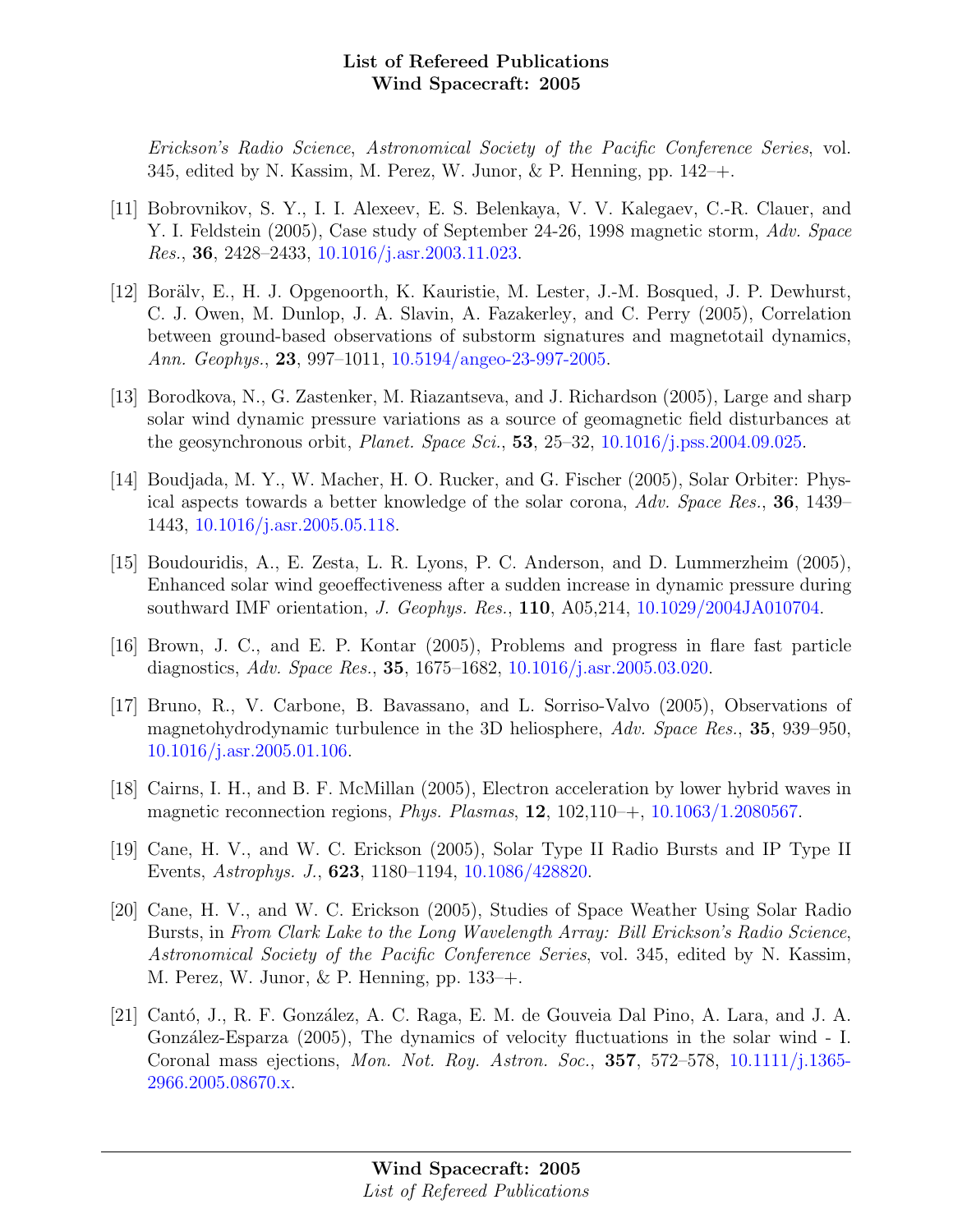- [22] Chen, J., T. A. Fritz, and R. B. Sheldon (2005), Multiple spacecraft observations of energetic ions during a high solar wind pressure event, *J. Geophys. Res.*, **110**, A11,212, [10.1029/2005JA011043.](http://dx.doi.org/10.1029/2005JA011043)
- [23] Ciaravella, A., J. C. Raymond, S. W. Kahler, A. Vourlidas, and J. Li (2005), Detection and Diagnostics of a Coronal Shock Wave Driven by a Partial-Halo Coronal Mass Ejection on 2000 June 28, Astrophys. J., 621, 1121–1128, [10.1086/427619.](http://dx.doi.org/10.1086/427619)
- [24] Cline, D. B., B. Czerny, C. Matthey, A. Janiuk, and S. Otwinowski (2005), Study of Very Short Gamma-Ray Bursts: New Results from BATSE and Konus, Astrophys. J., 633, L73–L76, [10.1086/498567.](http://dx.doi.org/10.1086/498567)
- [25] Cliver, E. W., B. J. Thompson, G. R. Lawrence, A. N. Zhukov, A. J. Tylka, W. F. Dietrich, D. V. Reames, M. J. Reiner, R. MacDowall, A. G. Kosovichev, and A. G. Ling (2005), The Solar Energetic Particle Event of 16 August 2001: ˜ 400 MeV Protons Following an Eruption at ~ W180, in *International Cosmic Ray Conference, International Cosmic Ray* Conference, vol. 1, pp.  $121-+$ .
- [26] Coco, I., E. Amata, M. F. Marcucci, M. de Laurentis, J. P. Villain, C. Hanuise, and M. Candidi (2005), Effects on SuperDARN HF radar echoes of sudden impulses of solar wind dynamic pressure, Ann. Geophys., 23, 1771–1783, [10.5194/angeo-23-1771-2005.](http://dx.doi.org/10.5194/angeo-23-1771-2005)
- [27] Coleman, I. J. (2005), A multi-spacecraft survey of magnetic field line draping in the dayside magnetosheath, Ann. Geophys., 23, 885–900, [10.5194/angeo-23-885-2005.](http://dx.doi.org/10.5194/angeo-23-885-2005)
- [28] Collier, M. R., T. E. Moore, S. L. Snowden, and K. D. Kuntz (2005), One-up on L1: Can X-rays provide longer advanced warning of solar wind flux enhancements than upstream monitors?, Adv. Space Res., 35, 2157–2161, [10.1016/j.asr.2005.02.035.](http://dx.doi.org/10.1016/j.asr.2005.02.035)
- [29] D'Amicis, R., R. Bruno, B. Bavassano, V. Carbone, and L. Sorriso-Valvo (2005), Some Aspects of Waiting Time Statistics of Interplanetary Magnetic Field Fluctuations: Focusing on Bs, in Solar Wind 11/SOHO 16, Connecting Sun and Heliosphere, ESA Special Publication, vol. 592, edited by B. Fleck, T. H. Zurbuchen, & H. Lacoste, pp. 479–+.
- [30] Dasso, S., C. H. Mandrini, M. L. Luoni, A. M. Gulisano, M. S. Nakwacki, S. Pohjolainen, L. van Driel-Gesztelyi, and P. Démoulin (2005), Linking Coronal to Heliospheric Magnetic Helicity: A New Model-Independent Technique to Compute Helicity in Magnetic Clouds, in Solar Wind 11/SOHO 16, Connecting Sun and Heliosphere, ESA Special Publication, vol. 592, edited by B. Fleck, T. H. Zurbuchen, & H. Lacoste, pp. 605–+.
- [31] Dasso, S., A. M. Gulisano, C. H. Mandrini, and P. Démoulin (2005), Model-independent large-scale magnetohydrodynamic quantities in magnetic clouds, Adv. Space Res., 35, 2172–2177, [10.1016/j.asr.2005.03.054.](http://dx.doi.org/10.1016/j.asr.2005.03.054)
- [32] Dasso, S., C. H. Mandrini, A. M. Gulisano, and P. Démoulin (2005), A Direct Method to Estimate Magnetic Helicity in Magnetic Clouds, in Coronal and Stellar Mass Ejections, IAU Symposium, vol. 226, edited by K. Dere, J. Wang, & Y. Yan, pp. 403–408, [10.1017/S1743921305000931.](http://dx.doi.org/10.1017/S1743921305000931)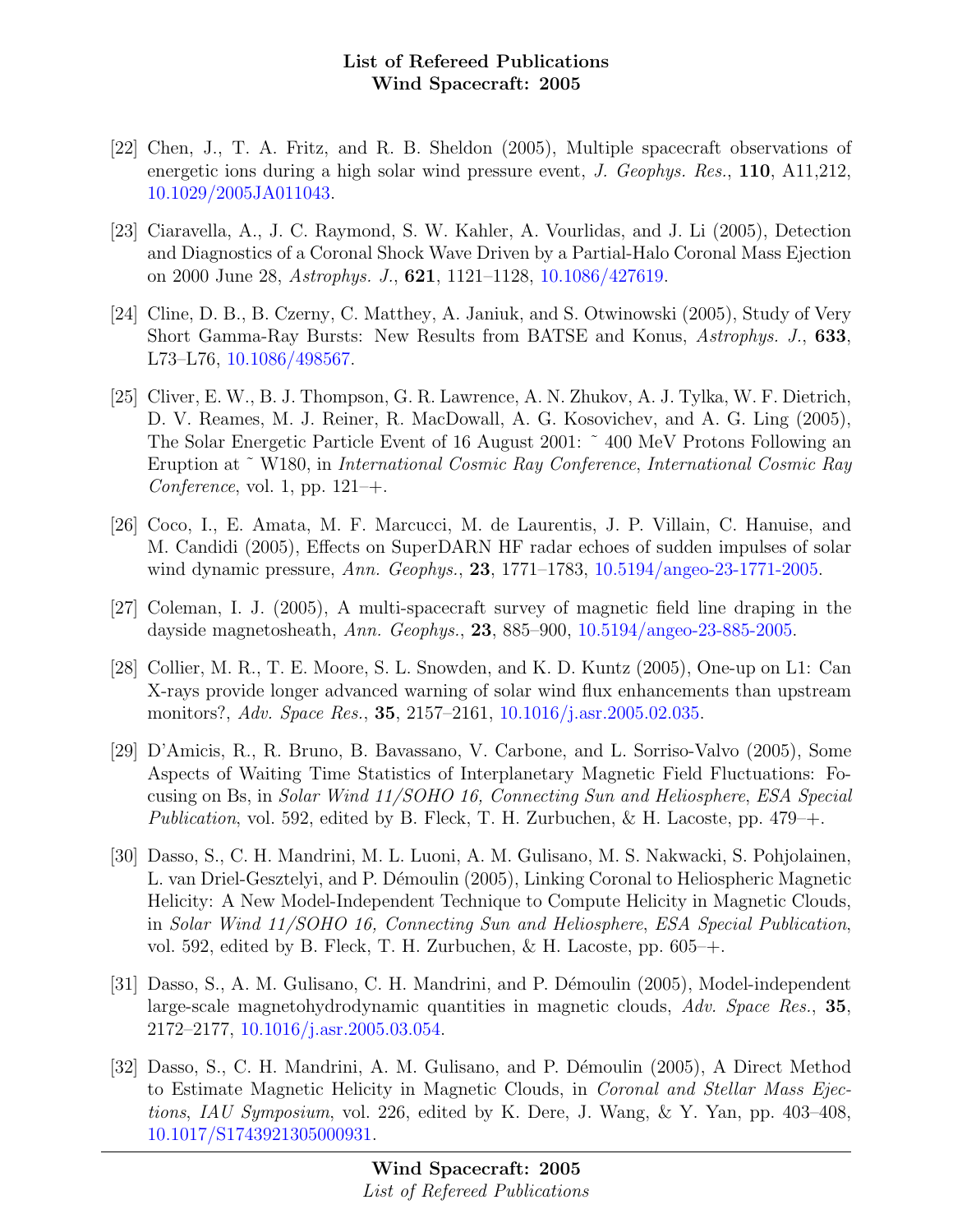- [33] Dauphin, C., N. Vilmer, T. Lüthi, G. Trottet, S. Krucker, and A. Magun (2005), Modulations of broad-band radio continua and X-ray emissions in the large X-ray flare on 03 November 2003, Adv. Space Res., 35, 1805–1812, [10.1016/j.asr.2005.04.092.](http://dx.doi.org/10.1016/j.asr.2005.04.092)
- [34] Dobreva, P. S., M. D. Kartalev, N. N. Shevyrev, and G. N. Zastenker (2005), Comparison of a new magnetosphere magnetosheath model with Interball-1 magnetosheath plasma measurements, Planet. Space Sci., 53, 117–125, [10.1016/j.pss.2004.09.035.](http://dx.doi.org/10.1016/j.pss.2004.09.035)
- [35] Dorotovič, I., and Z. Vörös (2005), On the Earth's Plasma Sheet Response to the Magnetic Turbulence in the Solar Wind, in The Dynamic Sun: Challenges for Theory and Observations, ESA Special Publication, vol. 600.
- [36] Dröge, W. (2005), Probing heliospheric diffusion coefficients with solar energetic particles, Adv. Space Res., 35, 532–542, [10.1016/j.asr.2004.12.007.](http://dx.doi.org/10.1016/j.asr.2004.12.007)
- [37] Du, A., W. Sun, W. Xu, and X. Gao (2005), The frequency variation of Pc5 ULF waves during a magnetic storm, Earth, Planets, and Space, 57, 619–625.
- [38] Eastwood, J. P., E. A. Lucek, C. Mazelle, K. Meziane, Y. Narita, J. Pickett, and R. A. Treumann (2005), The Foreshock, Space Sci. Rev., 118, 41–94, [10.1007/s11214-005-3824-](http://dx.doi.org/10.1007/s11214-005-3824-3) [3.](http://dx.doi.org/10.1007/s11214-005-3824-3)
- [39] Echer, E., W. D. Gonzalez, A. Dal Lago, L. E. A. Vieira, F. L. Guarnieri, A. L. C. Gonzalez, and N. J. Schuch (2005), Interplanetary shocks and sudden impulses during solar maximum  $(2000)$  and solar minimum  $(1995-1996)$ ,  $Adv. Space Res., 36, 2313-2317$ , [10.1016/j.asr.2005.04.030.](http://dx.doi.org/10.1016/j.asr.2005.04.030)
- [40] Egedal, J., M. Øieroset, W. Fox, and R. P. Lin (2005), In Situ Discovery of an Electrostatic Potential, Trapping Electrons and Mediating Fast Reconnection in the Earth's Magnetotail, Phys. Rev. Lett., 94, 025,006–+, [10.1103/PhysRevLett.94.025006.](http://dx.doi.org/10.1103/PhysRevLett.94.025006)
- [41] Egedal, J., W. Fox, M. Porkolab, and A. Fasoli (2005), Eigenmode response to driven magnetic reconnection in a collisionless plasma, *Phys. Plasmas*,  $12$ ,  $052,107$ –+, [10.1063/1.1898205.](http://dx.doi.org/10.1063/1.1898205)
- [42] Farrugia, C. J., F. T. Gratton, G. Gnavi, H. Matsui, R. B. Torbert, D. H. Fairfield, K. W. Ogilvie, R. P. Lepping, T. Terasawa, T. Mukai, and Y. Saito (2005), Magnetosheath waves under very low solar wind dynamic pressure: Wind/Geotail observations, Ann. Geophys., 23, 1317–1333, [10.5194/angeo-23-1317-2005.](http://dx.doi.org/10.5194/angeo-23-1317-2005)
- [43] Farrugia, C. J., H. Matsui, H. Kucharek, R. B. Torbert, C. W. Smith, V. K. Jordanova, K. W. Ogilvie, R. P. Lepping, D. B. Berdichevsky, T. Terasawa, J. Kasper, T. Mukai, Y. Saito, and R. Skoug (2005), Interplanetary coronal mass ejection and ambient interplanetary magnetic field correlations during the Sun-Earth connection events of October-November 2003, J. Geophys. Res., 110, A09S13, [10.1029/2004JA010968.](http://dx.doi.org/10.1029/2004JA010968)
- [44] Farrugia, C. J., H. Kucharek, H. Matsui, R. B. Torbert, M. Leitner, K. W. Ogilvie, R. P. Lepping, C. W. Smith, Skoug. R., T. Terasawa, T. Mukai, and Y. Salto (2005), Cross-Correlation of Interplanetary Parameters for Large X (450 Re) Separation: Dependence on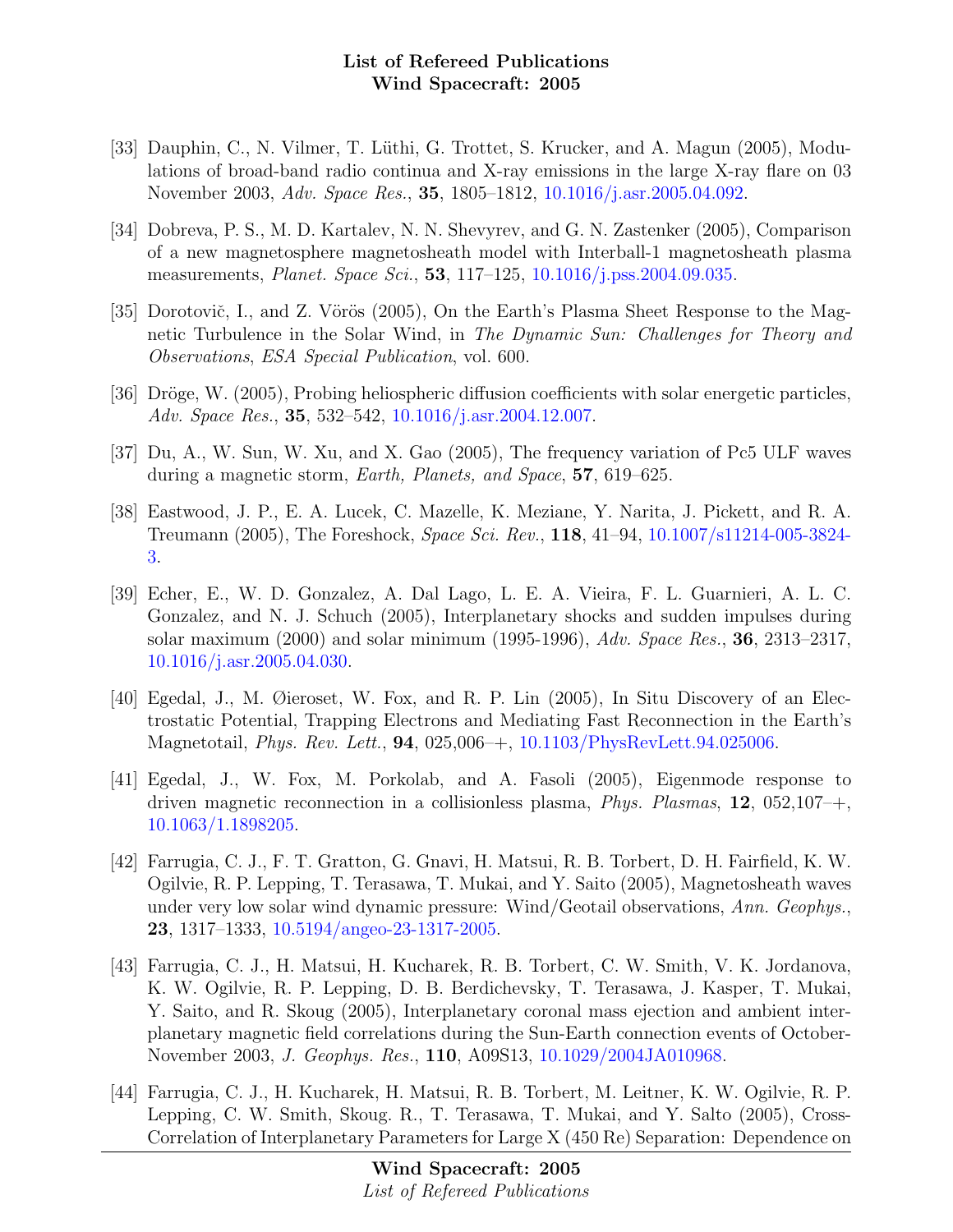Interplanetary Structure, in *Solar Wind 11/SOHO 16, Connecting Sun and Heliosphere*, ESA Special Publication, vol. 592, edited by B. Fleck, T. H. Zurbuchen, & H. Lacoste, pp. 719–+.

- [45] Farrugia, C. J., M. Leiter, H. K. Biernat, R. Schwenn, K. W. Ogilvie, H. Matsuil, H. Kucharek, V. K. Jordanova, and R. P. Lepping (2005), Evolution of Interplanetary Magnetic Clouds from 0.3 AU to 1 AU: A Joint Helios-Wind Investigation, in Solar Wind 11/SOHO 16, Connecting Sun and Heliosphere, ESA Special Publication, vol. 592, edited by B. Fleck, T. H. Zurbuchen, & H. Lacoste, p. 723.
- [46] Fry, C., S. Akasofu, A. Aran, C. Deehr, T. Detman, M. Dryer, D. Lario, B. Sanahuja, Z. Smith, and W. Sun (2005), Key Links to Space Weather: Forecasting Solar-Generated Shocks and Proton Acceleration, AIAA Journal, 43, 987–993, [10.2514/1.11470.](http://dx.doi.org/10.2514/1.11470)
- [47] Galopeau, P. H. M., and M. Y. Boudjada (2005), Solar wind control of Jovian auroral emissions, *J. Geophys. Res.*, **110**, A09, 221,  $10.1029/2004JA010843$ .
- [48] Ganushkina, N. Y., T. I. Pulkkinen, and T. Fritz (2005), Role of substorm-associated impulsive electric fields in the ring current development during storms, Ann. Geophys., 23, 579–591, [10.5194/angeo-23-579-2005.](http://dx.doi.org/10.5194/angeo-23-579-2005)
- [49] Ganushkina, N. Y., T. I. Pulkkinen, M. V. Kubyshkina, V. A. Sergeev, E. A. Lvova, T. A. Yahnina, A. G. Yahnin, and T. Fritz (2005), Proton isotropy boundaries as measured on mid- and low-altitude satellites,  $Ann. Geophys.$ , 23, 1839–1847, [10.5194/angeo-23-1839-](http://dx.doi.org/10.5194/angeo-23-1839-2005) [2005.](http://dx.doi.org/10.5194/angeo-23-1839-2005)
- [50] Georgieva, K., and B. Kirov (2005), Helicity of Magnetic Clouds and Solar Cycle Variations of their Geoeffectiveness, in Coronal and Stellar Mass Ejections, IAU Symposium, vol. 226, edited by K. Dere, J. Wang, & Y. Yan, pp. 470–472, [10.1017/S1743921305001079.](http://dx.doi.org/10.1017/S1743921305001079)
- [51] Georgieva, K., B. Kirov, D. Atanassov, and A. Boneva (2005), Impact of magnetic clouds on the middle atmosphere and geomagnetic disturbances, J. Atmos. Solar-Terr. Phys., 67, 163–176, [10.1016/j.jastp.2004.07.025.](http://dx.doi.org/10.1016/j.jastp.2004.07.025)
- [52] Georgieva, K., B. Kirov, J. Javaraiah, and R. Krasteva (2005), Solar rotation and solar wind magnetosphere coupling, *Planet. Space Sci.*, **53**,  $197-207$ ,  $10.1016$ / $j.$ pss.2004.09.045.
- [53] Goldstein, M. L., J. P. Eastwood, R. A. Treumann, E. A. Lucek, J. Pickett, and P. Décréau (2005), The Near-Earth Solar Wind, Space Sci. Rev., 118, 7–39, [10.1007/s11214-005-](http://dx.doi.org/10.1007/s11214-005-3823-4) [3823-4.](http://dx.doi.org/10.1007/s11214-005-3823-4)
- [54] Gómez-Herrero, R., L. Del Peral, M. D. Rodríguez-Frías, J. Gutiérrez, R. Muller-Mellin, and H. Kunow (2005), Temporal profiles of solar energetic particle events from SOHO/EPHIN data, Adv. Space Res., 35, 617–624, [10.1016/j.asr.2005.01.044.](http://dx.doi.org/10.1016/j.asr.2005.01.044)
- [55] Gopalswamy, N., S. Yashiro, G. Michalek, H. Xie, R. P. Lepping, and R. A. Howard (2005), Solar source of the largest geomagnetic storm of cycle 23, Geophys. Res. Lett., 321, L12S09, [10.1029/2004GL021639.](http://dx.doi.org/10.1029/2004GL021639)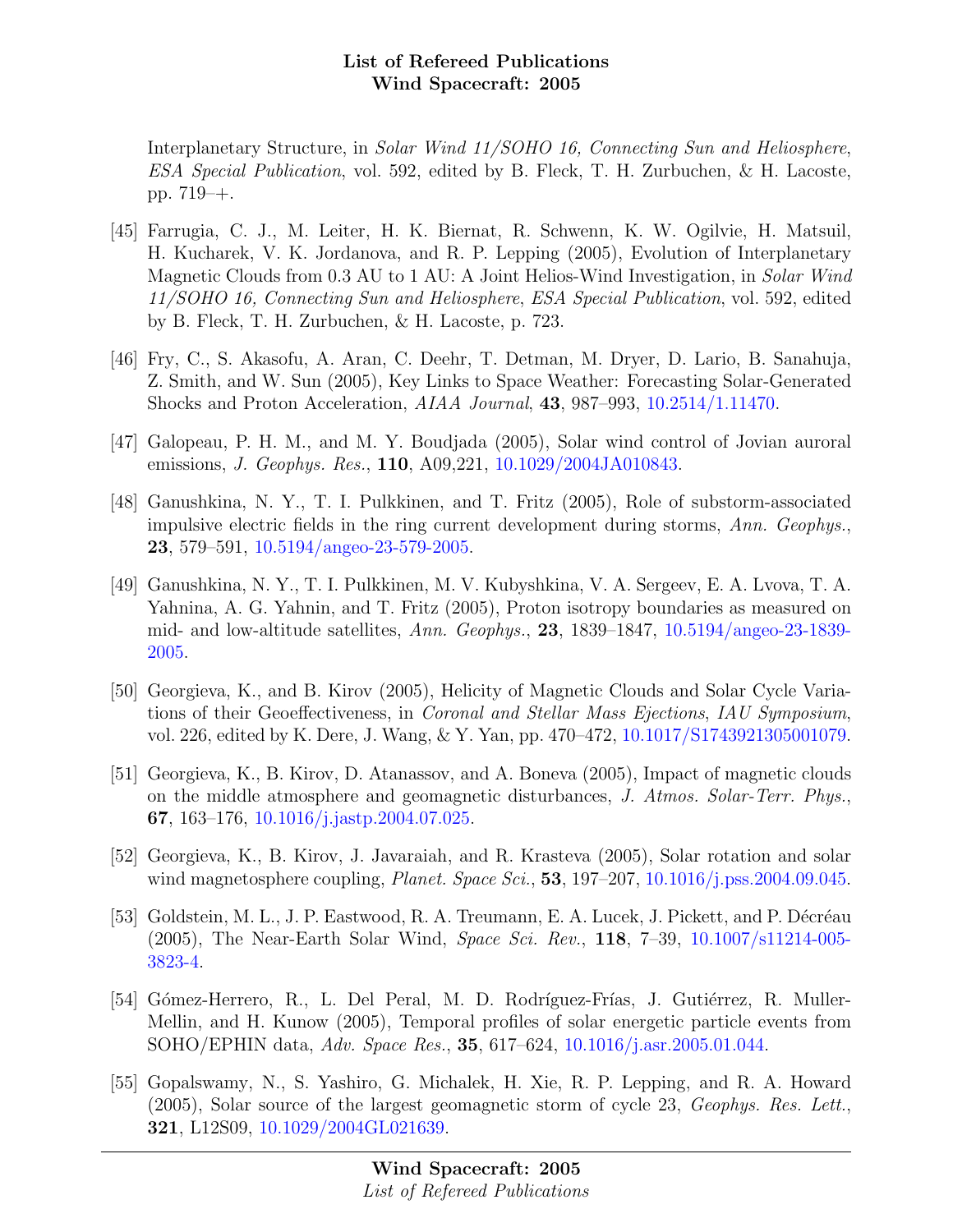- [56] Gopalswamy, N., E. Aguilar-Rodriguez, S. Yashiro, S. Nunes, M. L. Kaiser, and R. A. Howard (2005), Type II radio bursts and energetic solar eruptions, J. Geophys. Res., 110, A12S07, [10.1029/2005JA011158.](http://dx.doi.org/10.1029/2005JA011158)
- [57] Gopalswamy, N., A. Lara, P. K. Manoharan, and R. A. Howard (2005), An empirical model to predict the 1-AU arrival of interplanetary shocks, Adv. Space Res., 36, 2289– 2294, [10.1016/j.asr.2004.07.014.](http://dx.doi.org/10.1016/j.asr.2004.07.014)
- [58] Guessoum, N., P. Jean, and W. Gillard (2005), The lives and deaths of positrons in the interstellar medium, Astron. & Astrophys., 436, 171–185, [10.1051/0004-6361:20042454.](http://dx.doi.org/10.1051/0004-6361:20042454)
- [59] Guidorzi, C., F. Frontera, E. Montanari, F. Rossi, L. Amati, A. Gomboc, K. Hurley, and C. G. Mundell (2005), The gamma-ray burst variability-peak luminosity correlation: new results, Mon. Not. Roy. Astron. Soc., 363, 315–325, [10.1111/j.1365-2966.2005.09450.x.](http://dx.doi.org/10.1111/j.1365-2966.2005.09450.x)
- [60] Gulisano, A. M., S. Dasso, C. H. Mandrini, and P. Démoulin (2005), Large Scale Properties of Magnetic Clouds: Different Approaches to Estimate their Orientation and Impact Parameter, in Solar Wind 11/SOHO 16, Connecting Sun and Heliosphere, ESA Special Publication, vol. 592, edited by B. Fleck, T. H. Zurbuchen, & H. Lacoste, pp. 621–+.
- [61] Gulisano, A. M., S. Dasso, C. H. Mandrini, and P. Démoulin (2005), Magnetic clouds: A statistical study of magnetic helicity, J. Atmos. Solar-Terr. Phys., 67, 1761–1766, [10.1016/j.jastp.2005.02.026.](http://dx.doi.org/10.1016/j.jastp.2005.02.026)
- [62] Gunell, H., M. Holmström, E. Kallio, P. Janhunen, and K. Dennerl (2005), Simulations of X-rays from solar wind charge exchange at Mars: Parameter dependence, Adv. Space Res., 36, 2057–2065, [10.1016/j.asr.2005.06.007.](http://dx.doi.org/10.1016/j.asr.2005.06.007)
- [63] Halekas, J. S., S. D. Bale, D. L. Mitchell, and R. P. Lin (2005), Electrons and magnetic fields in the lunar plasma wake, J. Geophys. Res., 110, A07,222, [10.1029/2004JA010991.](http://dx.doi.org/10.1029/2004JA010991)
- $[64]$  Hayosh, M., J. Safránková, Z. Němeček, L. Přech, K. Kudela, and G. N. Zastenker (2005), Relationship between high-energy particles and ion flux in the magnetosheath, Planet. Space Sci., 53, 103–115, [10.1016/j.pss.2004.09.034.](http://dx.doi.org/10.1016/j.pss.2004.09.034)
- [65] Hayosh, M., Z. Němeček, J. Šafránková, and G. N. Zastenker (2005), Variations of the magnetosheath ion flux and geomagnetic activity, Adv. Space Res., 36, 2417–2422, [10.1016/j.asr.2003.08.082.](http://dx.doi.org/10.1016/j.asr.2003.08.082)
- [66] Hidalgo, M. A., I. R. Cantalapiedra, J. Sequeiros, C. Cid, and T. Nieves-Chinchilla (2005), The relationship between the recovery phase of geomagnetic storms and the magnetic clouds, Adv. Space Res., 35, 426–428, [10.1016/j.asr.2005.03.118.](http://dx.doi.org/10.1016/j.asr.2005.03.118)
- [67] Hnat, B., S. C. Chapman, and G. Rowlands (2005), Scaling and a Fokker-Planck model for fluctuations in geomagnetic indices and comparison with solar wind  $\epsilon$  as seen by Wind and ACE, J. Geophys. Res., 110, A08,206, [10.1029/2004JA010824.](http://dx.doi.org/10.1029/2004JA010824)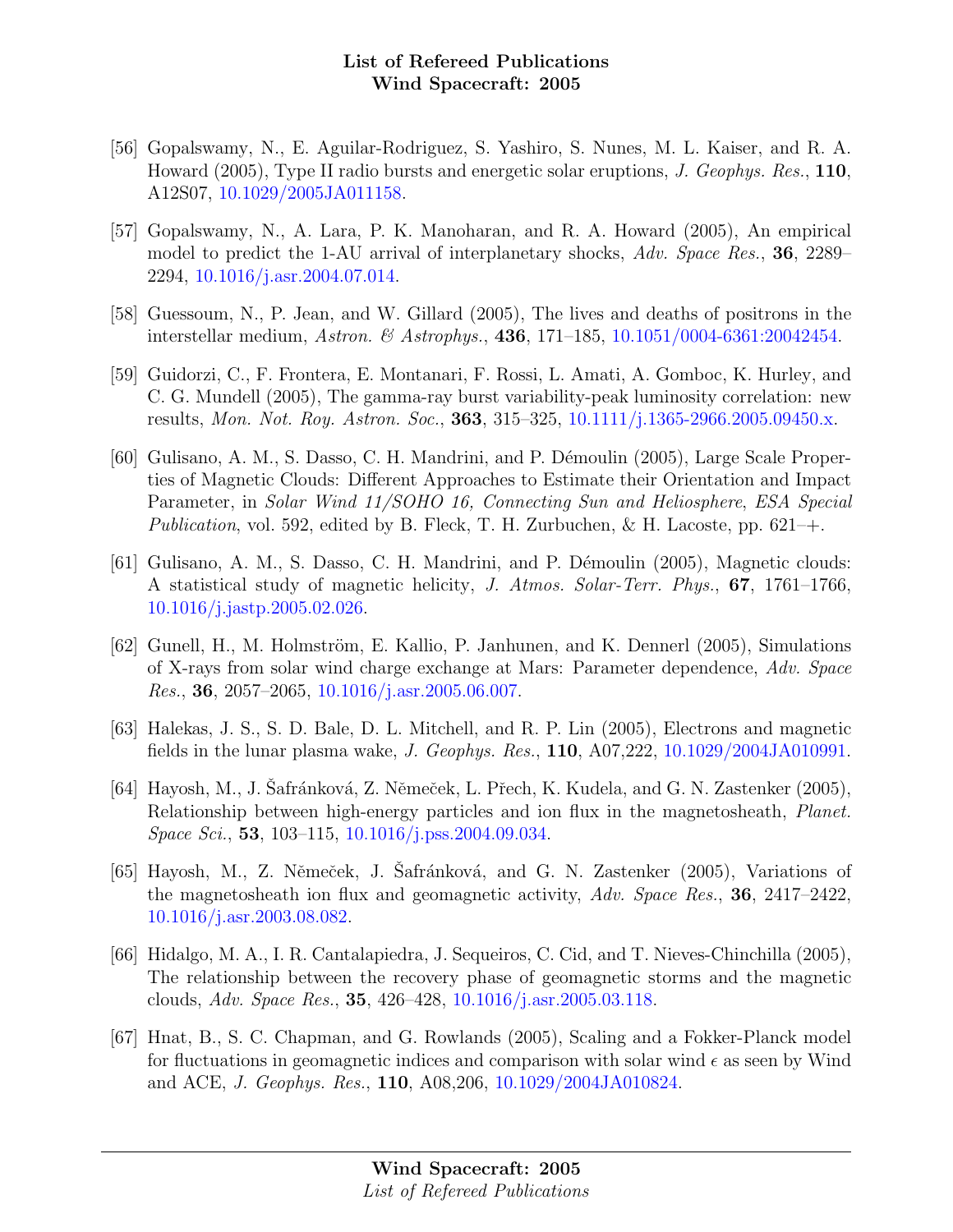- [68] Hnat, B., S. C. Chapman, and G. Rowlands (2005), Erratum: Intermittency, scaling, and the Fokker-Planck approach to fluctuations of the solar wind bulk plasma parameters as seen by the WIND spacecraft [Phys. Rev. E 67, 056404 (2003)], *Phys. Rev. E*, **72**, 029,902–+, [10.1103/PhysRevE.72.029902.](http://dx.doi.org/10.1103/PhysRevE.72.029902)
- [69] Hnat, B., S. C. Chapman, and G. Rowlands (2005), Publisher's Note: Erratum: Intermittency, scaling, and the Fokker-Planck approach to fluctuations of the solar wind bulk plasma parameters as seen by the WIND spacecraft [Phys. Rev. E 67, 056404  $(2003)$ ; Phys. Rev. E 72,  $029902(E)$   $(2005)$ , *Phys. Rev. E*, **72**,  $049,902<sup>+</sup>$ ,  $10.1103/Phys-$ [RevE.72.049902.](http://dx.doi.org/10.1103/PhysRevE.72.049902)
- [70] Ho, G. C., D. Lario, R. B. Decker, M. I. Desai, Q. Hu, J. Kasper, and A.-F. Viñas (2005), Multi-Spacecraft Observations of Interplanetary Shock Accelerated Particle Events, in Solar Wind 11/SOHO 16, Connecting Sun and Heliosphere, ESA Special Publication, vol. 592, edited by B. Fleck, T. H. Zurbuchen,  $\&$  H. Lacoste, pp. 421–+.
- [71] Hochedez, J.-F., A. Zhukov, E. Robbrecht, R. van der Linden, D. Berghmans, P. Vanlommel, A. Theissen, and F. Clette (2005), Solar weather monitoring, Ann. Geophys., 23, 3149–3161, [10.5194/angeo-23-3149-2005.](http://dx.doi.org/10.5194/angeo-23-3149-2005)
- [72] Hori, T., A. T. Y. Lui, S. Ohtani, P. C:son Brandt, B. H. Mauk, R. W. McEntire, K. Maezawa, T. Mukai, Y. Kasaba, and H. Hayakawa (2005), Storm-time convection electric field in the near-Earth plasma sheet, J. Geophys. Res., 110, A04,213, [10.1029/2004JA010449.](http://dx.doi.org/10.1029/2004JA010449)
- [73] Howard, T. A., and F. W. Menk (2005), Ground observations of high-latitude Pc3-4 ULF waves, J. Geophys. Res., 110, A04,205, [10.1029/2004JA010417.](http://dx.doi.org/10.1029/2004JA010417)
- [74] Howard, T. A., and S. J. Tappin (2005), Statistical survey of earthbound interplanetary shocks, associated coronal mass ejections and their space weather consequences, Astron.  $\&$  Astrophys., 440, 373-383, [10.1051/0004-6361:20053109.](http://dx.doi.org/10.1051/0004-6361:20053109)
- [75] Hu, Q., C. W. Smith, N. F. Ness, and R. M. Skoug (2005), On the magnetic topology of October/November 2003 events, J. Geophys. Res., 110, A09S03, [10.1029/2004JA010886.](http://dx.doi.org/10.1029/2004JA010886)
- [76] Huang, C.-S., J. C. Foster, L. P. Goncharenko, P. J. Erickson, W. Rideout, and A. J. Coster (2005), A strong positive phase of ionospheric storms observed by the Millstone Hill incoherent scatter radar and global GPS network, J. Geophys. Res., 110, A06,303, [10.1029/2004JA010865.](http://dx.doi.org/10.1029/2004JA010865)
- [77] Huang, C.-S., G. D. Reeves, G. Le, and K. Yumoto (2005), Are sawtooth oscillations of energetic plasma particle fluxes caused by periodic substorms or driven by solar wind pressure enhancements?, J. Geophys. Res., 110, A07,207, [10.1029/2005JA011018.](http://dx.doi.org/10.1029/2005JA011018)
- [78] Huang, C.-S., J. C. Foster, K. Yumoto, J. L. Chau, and O. Veliz (2005), Prompt effects of solar wind variations on the inner magnetosphere and midlatitude ionosphere, Adv. Space Res., 36, 2407–2412, [10.1016/j.asr.2003.09.069.](http://dx.doi.org/10.1016/j.asr.2003.09.069)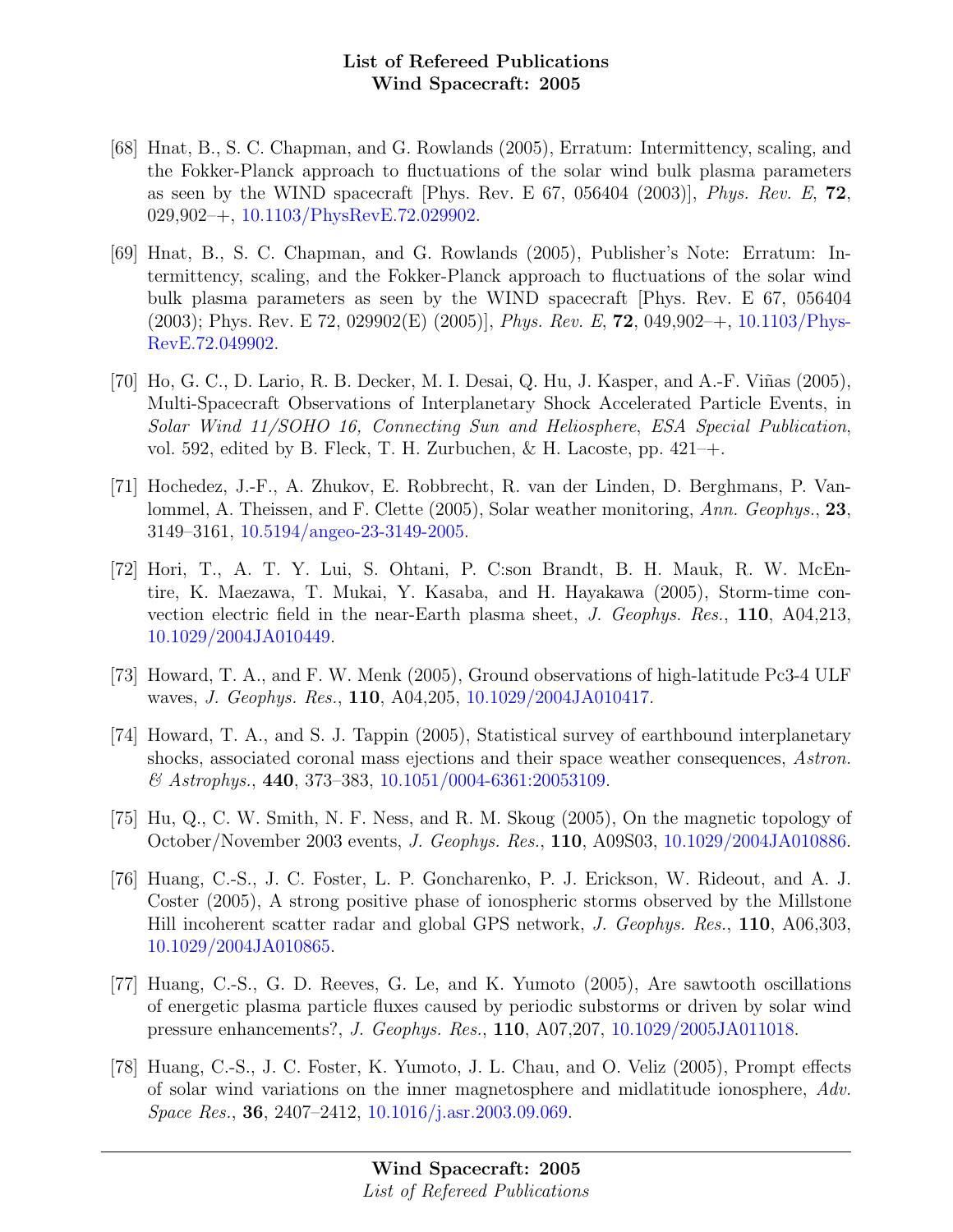- [79] Huang, K. Y., Y. Urata, A. V. Filippenko, J. H. Hu, W. H. Ip, P. H. Kuo, W. Li, H. C. Lin, Z. Y. Lin, K. Makishima, K. Onda, Y. Qiu, and T. Tamagawa (2005), Optical Afterglow Observations of the Unusual Short-Duration Gamma-Ray Burst GRB 040924, Astrophys. J., 628, L93–L96, [10.1086/432612.](http://dx.doi.org/10.1086/432612)
- [80] Hurley, K., B. Stern, J. Kommers, T. Cline, E. Mazets, S. Golenetskii, J. Trombka, T. Mc-Clanahan, J. Goldsten, M. Feroci, F. Frontera, C. Guidorzi, E. Montanari, W. Lewin, C. Meegan, G. Fishman, C. Kouveliotou, S. Sinha, and S. Seetha (2005), The Interplanetary Network Supplement to the BATSE Catalogs of Untriggered Cosmic Gamma-Ray Bursts, Astrophys. J. Suppl., 156, 217–226, [10.1086/426671.](http://dx.doi.org/10.1086/426671)
- [81] Hurley, K., S. E. Boggs, D. M. Smith, R. C. Duncan, R. Lin, A. Zoglauer, S. Krucker, G. Hurford, H. Hudson, C. Wigger, W. Hajdas, C. Thompson, I. Mitrofanov, A. Sanin, W. Boynton, C. Fellows, A. von Kienlin, G. Lichti, A. Rau, and T. Cline (2005), An exceptionally bright flare from SGR 1806-20 and the origins of short-duration  $\gamma$ -ray bursts, Nature, 434, 1098–1103, [10.1038/nature03519.](http://dx.doi.org/10.1038/nature03519)
- [82] Hurley, K., M. Briggs, R. M. Kippen, C. Kouveliotou, C. M. G. Fishman, T. Cline, J. Trombka, T. McClanahan, M. B. B. Stern, J. Kommers, E. Mazets, S. Golenetskii, J. G. M. Feroci, F. Frontera, C. Guidorzi, E. Montanari, W. L. S. Sinha, and S. Seetha (2005), The interplanetary network supplements to the BATSE 5B and untriggered burst catalogs, Nuovo Cimento C Geophys. Space Phys. C, 28, 299, [10.1393/ncc/i2005-10044-2.](http://dx.doi.org/10.1393/ncc/i2005-10044-2)
- [83] Huttunen, K. E. J., R. Schwenn, V. Bothmer, and H. E. J. Koskinen (2005), Properties and geoeffectiveness of magnetic clouds in the rising, maximum and early declining phases of solar cycle 23, Ann. Geophys., 23, 625–641, [10.5194/angeo-23-625-2005.](http://dx.doi.org/10.5194/angeo-23-625-2005)
- [84] Huttunen-Heikinmaa, K., E. Valtonen, and T. Laitinen (2005), Proton and helium release times in SEP events observed with SOHO/ERNE, Astron. & Astrophys.,  $442$ , 673–685, [10.1051/0004-6361:20042620.](http://dx.doi.org/10.1051/0004-6361:20042620)
- [85] Issautier, K., C. Perche, S. Hoang, C. Lacombe, M. Maksimovic, J.-L. Bougeret, and C. Salem (2005), Solar wind electron density and temperature over solar cycle 23: Thermal noise measurements on Wind, Adv. Space Res., 35, 2141–2146, [10.1016/j.asr.2005.04.085.](http://dx.doi.org/10.1016/j.asr.2005.04.085)
- [86] Jadav, R. M., K. N. Iyer, H. P. Joshi, and H. O. Vats (2005), Coronal mass ejection of 4 April 2000 and associated space weather effects, Planet. Space Sci., 53, 671–679, [10.1016/j.pss.2005.01.002.](http://dx.doi.org/10.1016/j.pss.2005.01.002)
- [87] Jeřáb, M., Z. Němeček, J. Šafránková, K. Jelínek, and J. Měrka (2005), Improved bow shock model with dependence on the IMF strength, *Planet. Space Sci.*, 53, 85–93, [10.1016/j.pss.2004.09.032.](http://dx.doi.org/10.1016/j.pss.2004.09.032)
- [88] Kahler, S. W. (2005), Characteristic Times of Gradual Solar Energetic Particle Events and Their Dependence on Associated Coronal Mass Ejection Properties, Astrophys. J., 628, 1014–1022, [10.1086/431194.](http://dx.doi.org/10.1086/431194)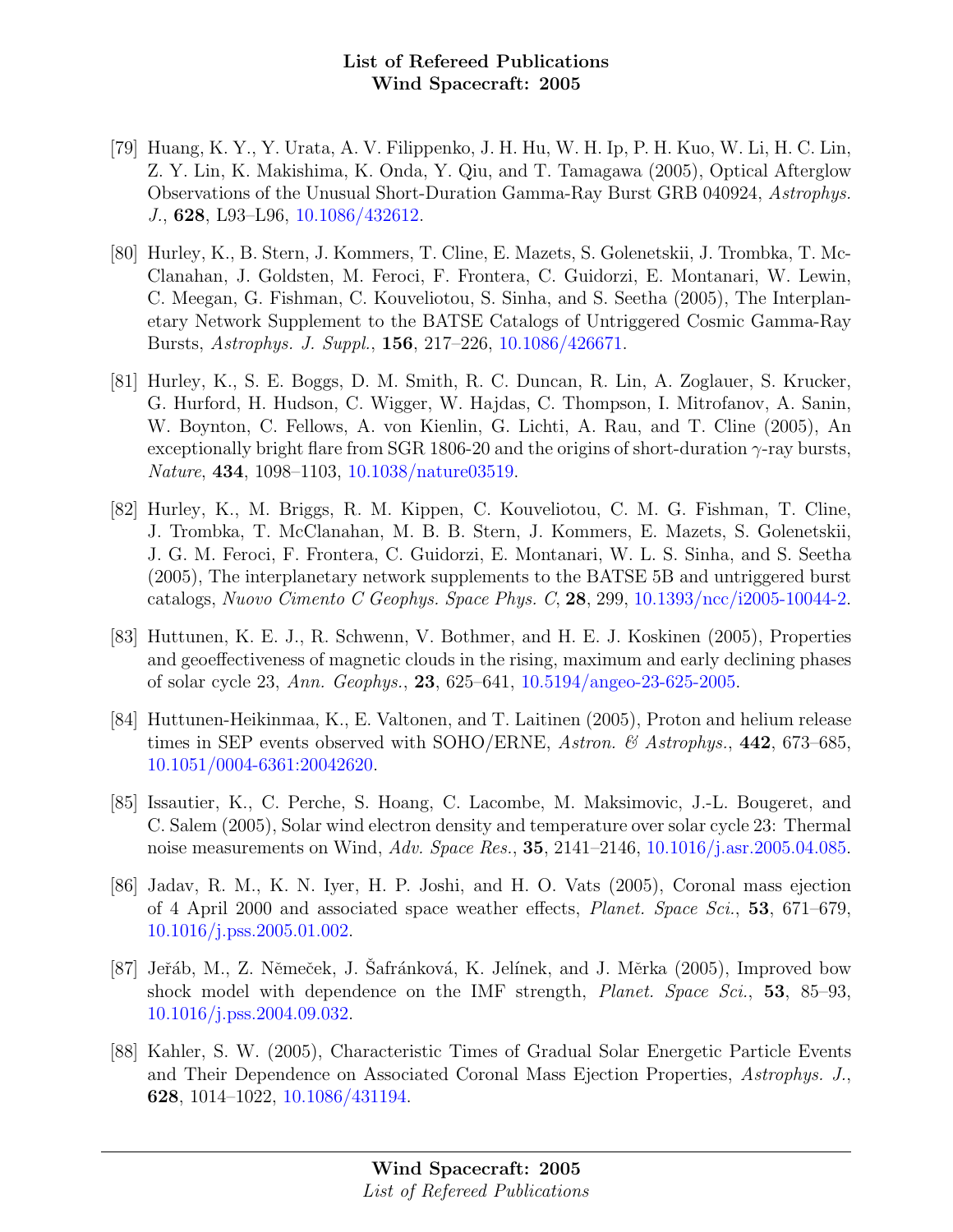- [89] Kahler, S. W., H. Aurass, G. Mann, and A. Klassen (2005), The Production of Near-Relativistic Electrons by CME-Driven Shocks, in Coronal and Stellar Mass Ejections, IAU Symposium, vol. 226, edited by K. Dere, J. Wang, & Y. Yan, pp. 338–345, [10.1017/S1743921305000839.](http://dx.doi.org/10.1017/S1743921305000839)
- [90] Kalegaev, V. V., N. Y. Ganushkina, T. I. Pulkkinen, M. V. Kubyshkina, H. J. Singer, and C. T. Russell (2005), Relation between the ring current and the tail current during magnetic storms, Ann. Geophys., 23, 523–533, [10.5194/angeo-23-523-2005.](http://dx.doi.org/10.5194/angeo-23-523-2005)
- [91] Kilpua, E. K. J. (2005), Interplanetary shocks, magnetic clouds and magnetospheric storms, Ph.D. thesis, University of Helsinki, Finland, advisor: Hannu Koskinen.
- [92] King, J. H., and N. E. Papitashvili (2005), Solar wind spatial scales in and comparisons of hourly Wind and ACE plasma and magnetic field data, J. Geophys. Res., 110, A02,104, [10.1029/2004JA010649.](http://dx.doi.org/10.1029/2004JA010649)
- [93] Klassen, A., S. Krucker, H. Kunow, R. M¨uller-Mellin, R. Wimmer-Schweingruber, G. Mann, and A. Posner (2005), Solar energetic electrons related to the 28 October 2003 flare, J. Geophys. Res., 110, A09S04, [10.1029/2004JA010910.](http://dx.doi.org/10.1029/2004JA010910)
- [94] Klein, K.-L., and A. Posner (2005), The onset of solar energetic particle events: prompt release of deka-MeV protons and associated coronal activity, Astron.  $\mathscr B$  Astrophys., 438, 1029–1042, [10.1051/0004-6361:20042607.](http://dx.doi.org/10.1051/0004-6361:20042607)
- [95] Klein, K.-L., S. Krucker, G. Trottet, and S. Hoang (2005), Coronal phenomena at the release of solar energetic electron events, Astron.  $\mathscr{C}$  Astrophys., 431, 1047-1060, [10.1051/0004-6361:20041258.](http://dx.doi.org/10.1051/0004-6361:20041258)
- [96] Kotova, G., M. Verigin, G. Zastenker, N. Nikolaeva, B. Smolkin, J. Slavin, A. Szabo, J. Merka, Z. Nemechek, and J. Safrankova (2005), Bow shock observations by Prognoz Prognoz 11 data: analysis and model comparison, Adv. Space Res., 36, 1958–1963, [10.1016/j.asr.2004.09.007.](http://dx.doi.org/10.1016/j.asr.2004.09.007)
- [97] Koval, A., J. Šafránková, Z. Němeček, L. Přech, A. A. Samsonov, and J. D. Richardson (2005), Deformation of interplanetary shock fronts in the magnetosheath, Geophys. Res. Lett., **321**, L15,101, [10.1029/2005GL023009.](http://dx.doi.org/10.1029/2005GL023009)
- [98] Krucker, S., and R. P. Lin (2005), New insingts into solar physics from RHESSI, in 13th Cambridge Workshop on Cool Stars, Stellar Systems and the Sun, ESA Special Publication, vol. 560, edited by F. Favata, G. A. J. Hussain, & B. Battrick, pp.  $101 - +$ .
- [99] Kumar, S., H. Chandra, and S. Sharma (2005), Geomagnetic storms and their ionospheric effects observed at the equatorial anomaly crest in the Indian Region, J. Atmos. Solar-Terr. Phys., 67, 581–594, [10.1016/j.jastp.2004.12.003.](http://dx.doi.org/10.1016/j.jastp.2004.12.003)
- [100] Lee, D.-Y., L. R. Lyons, and G. D. Reeves (2005), Comparison of geosynchronous energetic particle flux responses to solar wind dynamic pressure enhancements and substorms, J. Geophys. Res., 110, A09,213, [10.1029/2005JA011091.](http://dx.doi.org/10.1029/2005JA011091)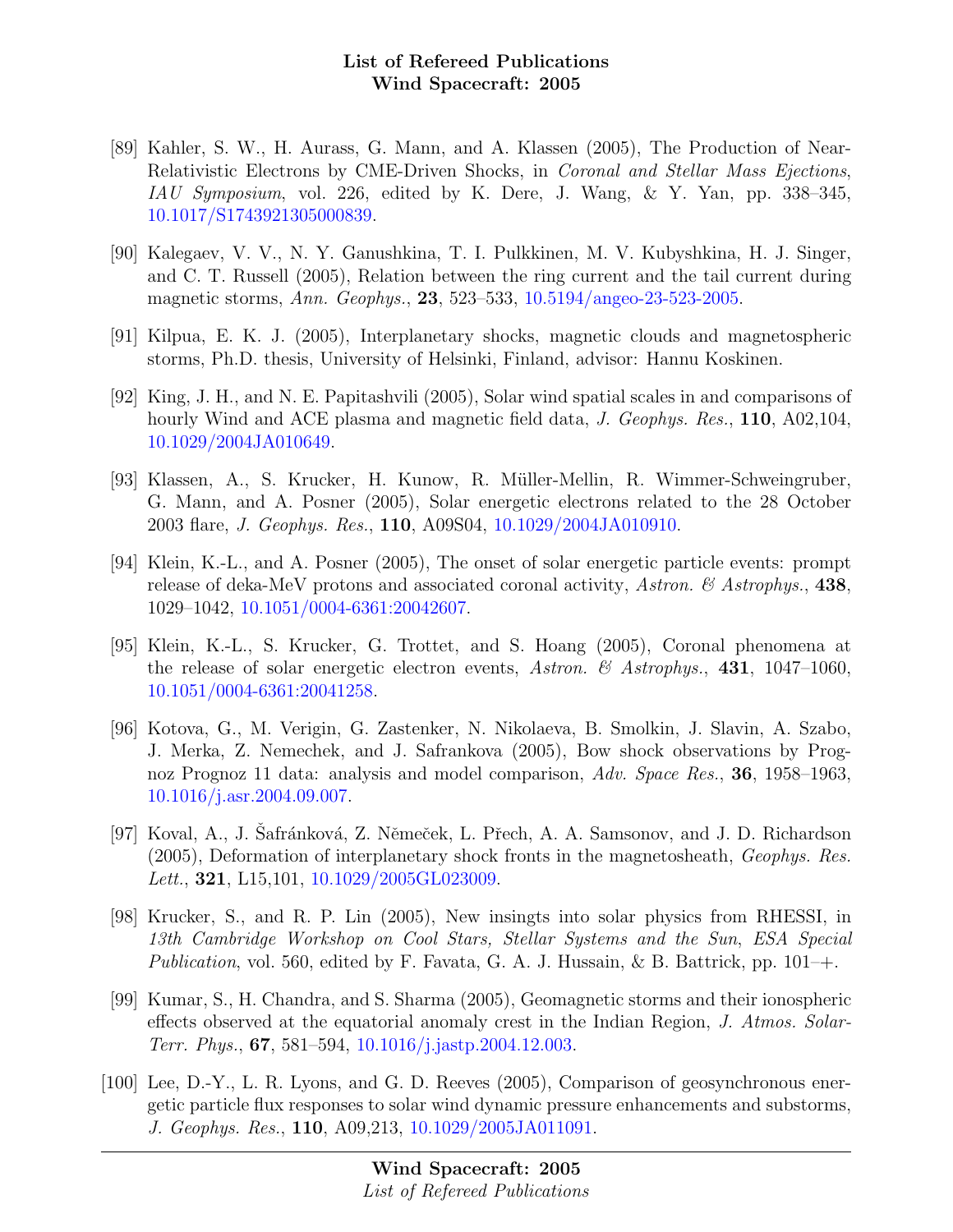- [101] Lehtinen, N. J., S. Pohjolainen, E. Valtonen, K. Huttunen-Heikinmaa, and A. E. Hillaris (2005), Particle Acceleration Associated with Interacting Coronal Mass Ejections, in The Dynamic Sun: Challenges for Theory and Observations, ESA Special Publication, vol. 600.
- [102] Leitner, M., C. J. Farrugia, H. K. Biernat, R. Torbert, N. V. Erkaev, K. W. Ogilvie, and R. Schwenn (2005), On the Thickness of the Sheath of Magnetic Clouds in the Inner Heliosphere: A Helios Wind Investigation, in Solar Wind 11/SOHO 16, Connecting Sun and Heliosphere, ESA Special Publication, vol. 592, edited by B. Fleck, T. H. Zurbuchen, & H. Lacoste, p. 739.
- [103] Leitner, M., C. J. Farrygia, V. A. Osherovich, H. K. Biernat, K. W. Ogilvie, R. Schwenn, and R. Torbert (2005), The Relative Distribution of the Magnetic and Plasma Kinetic Energy Densities in the Inner Heliosphere  $(<1 \text{ AU})$ , in Solar Wind 11/SOHO 16, Connecting Sun and Heliosphere, ESA Special Publication, vol. 592, edited by B. Fleck, T. H. Zurbuchen, & H. Lacoste, p. 743.
- [104] Lepping, R. P., C.-C. Wu, and D. B. Berdichevsky (2005), Automatic identification of magnetic clouds and cloud-like regions at 1 AU: occurrence rate and other properties, Ann. Geophys., 23, 2687–2704, [10.5194/angeo-23-2687-2005.](http://dx.doi.org/10.5194/angeo-23-2687-2005)
- [105] Lepreti, F., H. Isliker, L. Vlahos, and K. Petraki (2005), a Model of Quiet Time Particle Acceleration in Interplanetary Space, in The Dynamic Sun: Challenges for Theory and Observations, ESA Special Publication, vol. 600.
- [106] Lepreti, F., H. Isliker, K. Petraki, and L. Vlahos (2005), Quiet time particle acceleration in interplanetary space, Astron. & Astrophys.,  $432$ , 1049-1056, [10.1051/0004-](http://dx.doi.org/10.1051/0004-6361:20041675) [6361:20041675.](http://dx.doi.org/10.1051/0004-6361:20041675)
- [107] Leske, R. A., C. M. S. Cohen, A. C. Cummings, R. A. Mewaldt, E. C. Stone, M. E. Wiedenbeck, and T. T. von Rosenvinge (2005), Ultra-Heavy Elements Above 10 MeV/nucleon in Solar Energetic Particle Events, in International Cosmic Ray Conference, International Cosmic Ray Conference, vol. 1, pp. 107–+.
- [108] Leubner, M. P., and Z. Vörös (2005), A nonextensive entropy path to probability distributions in solar wind turbulence, Nonlin. Proc. Geophys., 12, 171–180.
- [109] Levan, A., P. Nugent, A. Fruchter, I. Burud, D. Branch, J. Rhoads, A. Castro-Tirado, J. Gorosabel, J. M. Castro Cerón, S. E. Thorsett, C. Kouveliotou, S. Golenetskii, J. Fynbo, P. Garnavich, S. Holland, J. Hjorth, P. Møller, E. Pian, N. Tanvir, M. Ulanov, R. Wijers, and S. Woosley (2005), GRB 020410: A Gamma-Ray Burst Afterglow Discovered by Its Supernova Light, Astrophys. J., 624, 880–888, [10.1086/428657.](http://dx.doi.org/10.1086/428657)
- [110] Lisse, C. M., D. J. Christian, K. Dennerl, S. J. Wolk, D. Bodewits, R. Hoekstra, M. R. Combi, T. Mäkinen, M. Dryer, C. D. Fry, and H. Weaver (2005), Chandra Observations of Comet 2P/Encke 2003: First Detection of a Collisionally Thin, Fast Solar Wind Charge Exchange System, Astrophys. J., 635, 1329–1347, [10.1086/497570.](http://dx.doi.org/10.1086/497570)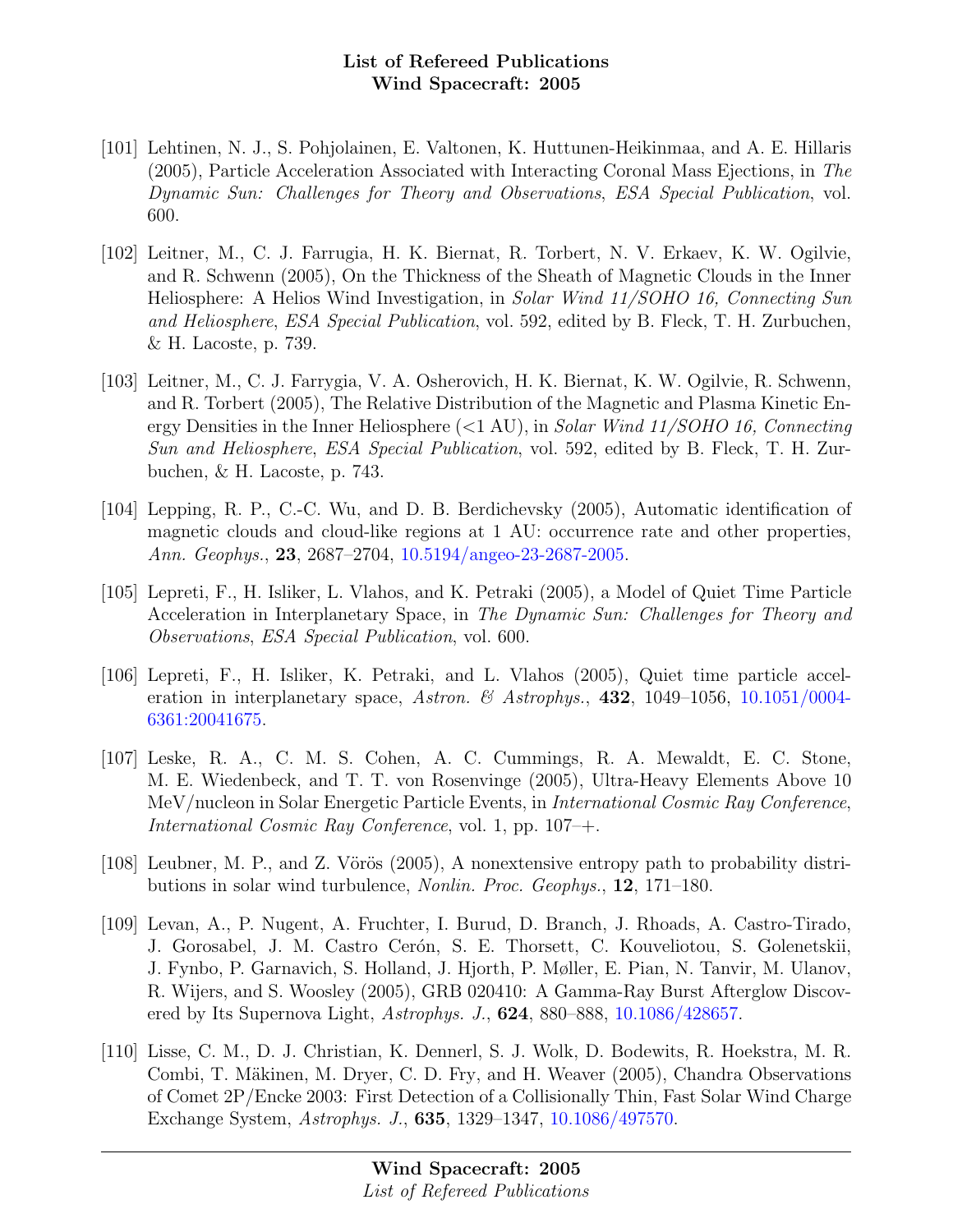- [111] Liu, Y., J. D. Richardson, and J. W. Belcher (2005), A statistical study of the properties of interplanetary coronal mass ejections from 0.3 to 5.4 AU, Planet. Space Sci., 53, 3–17, [10.1016/j.pss.2004.09.023.](http://dx.doi.org/10.1016/j.pss.2004.09.023)
- [112] Lockwood, M., J. Moen, A. P. van Eyken, J. A. Davies, K. Oksavik, and I. W. McCrea (2005), Motion of the dayside polar cap boundary during substorm cycles: I. Observations of pulses in the magnetopause reconnection rate, Ann. Geophys., 23, 3495–3511, [10.5194/angeo-23-3495-2005.](http://dx.doi.org/10.5194/angeo-23-3495-2005)
- [113] Luhmann, J. G., D. W. Curtis, R. P. Lin, D. Larson, P. Schroeder, A. Cummings, R. A. Mewaldt, E. C. Stone, A. Davis, T. von Rosenvinge, M. H. Acuna, D. Reames, C. Ng, K. Ogilvie, R. Mueller-Mellin, H. Kunow, G. M. Mason, M. Wiedenbeck, A. Sauvaud, C. Aoustin, P. Louarn, J. Dandouras, A. Korth, V. Bothmer, V. Vasyliunas, T. Sanderson, R. G. Marsden, C. T. Russell, J. T. Gosling, J. L. Bougeret, D. J. McComas, J. A. Linker, P. Riley, D. Odstrcil, V. J. Pizzo, T. Gombosi, D. Dezeeuw, and K. Kecskemety (2005), IMPACT: Science goals and firsts with STEREO, Adv. Space Res., 36, 1534–1543, [10.1016/j.asr.2005.03.033.](http://dx.doi.org/10.1016/j.asr.2005.03.033)
- [114] Luoni, M. L., C. H. Mandrini, S. Dasso, L. van Driel-Gesztelyi, and P. Démoulin (2005), Tracing magnetic helicity from the solar corona to the interplanetary space, J. Atmos. Solar-Terr. Phys., 67, 1734–1743, [10.1016/j.jastp.2005.07.003.](http://dx.doi.org/10.1016/j.jastp.2005.07.003)
- [115] Lyons, L. R., D.-Y. Lee, C.-P. Wang, and S. B. Mende (2005), Global auroral responses to abrupt solar wind changes: Dynamic pressure, substorm, and null events, J. Geophys. Res., 110, A08,208, [10.1029/2005JA011089.](http://dx.doi.org/10.1029/2005JA011089)
- [116] MacDougall, J. W., and P. T. Jayachandran (2005), Sporadic E at cusp latitudes, J. Atmos. Solar-Terr. Phys., **67**, 1419–1426, [10.1016/j.jastp.2005.07.011.](http://dx.doi.org/10.1016/j.jastp.2005.07.011)
- [117] MacDowall, R. J., N. Gopalswamy, M. L. Kaiser, S. D. Bale, L. D. Demaio, J. N. Hewitt, J. C. Kasper, A. J. Lazarus, R. E. Howard, D. L. Jones, M. J. Reiner, and K. W. Weiler (2005), The Solar Imaging Radio Array: Space-Based Imaging of Solar, Heliospheric, Magnetospheric, and Astrophysical Sources at Frequencies below the Ionospheric Cutoff, in From Clark Lake to the Long Wavelength Array: Bill Erickson's Radio Science, Astronomical Society of the Pacific Conference Series, vol. 345, edited by N. Kassim, M. Perez, W. Junor, & P. Henning, pp. 476–+.
- [118] Maksimovic, M., K. Issautier, N. Meyer-Vernet, C. Perche, M. Moncuquet, I. Zouganelis, S. D. Bale, N. Vilmer, and J.-L. Bougeret (2005), Solar wind electron temperature and density measurements on the Solar Orbiter with thermal noise spectroscopy, Adv. Space Res., 36, 1471–1473, [10.1016/j.asr.2005.01.088.](http://dx.doi.org/10.1016/j.asr.2005.01.088)
- [119] Malandraki, O. E., D. Lario, T. E. Sarris, N. Tsaggas, and E. T. Sarris (2005), Energetic Particle Tracing of Interplanetary CMEs: ULYSSES/HI-SCALE and ACE/EPAM Results, in Coronal and Stellar Mass Ejections, IAU Symposium, vol. 226, edited by K. Dere, J. Wang, & Y. Yan, pp. 361–366, [10.1017/S1743921305000864.](http://dx.doi.org/10.1017/S1743921305000864)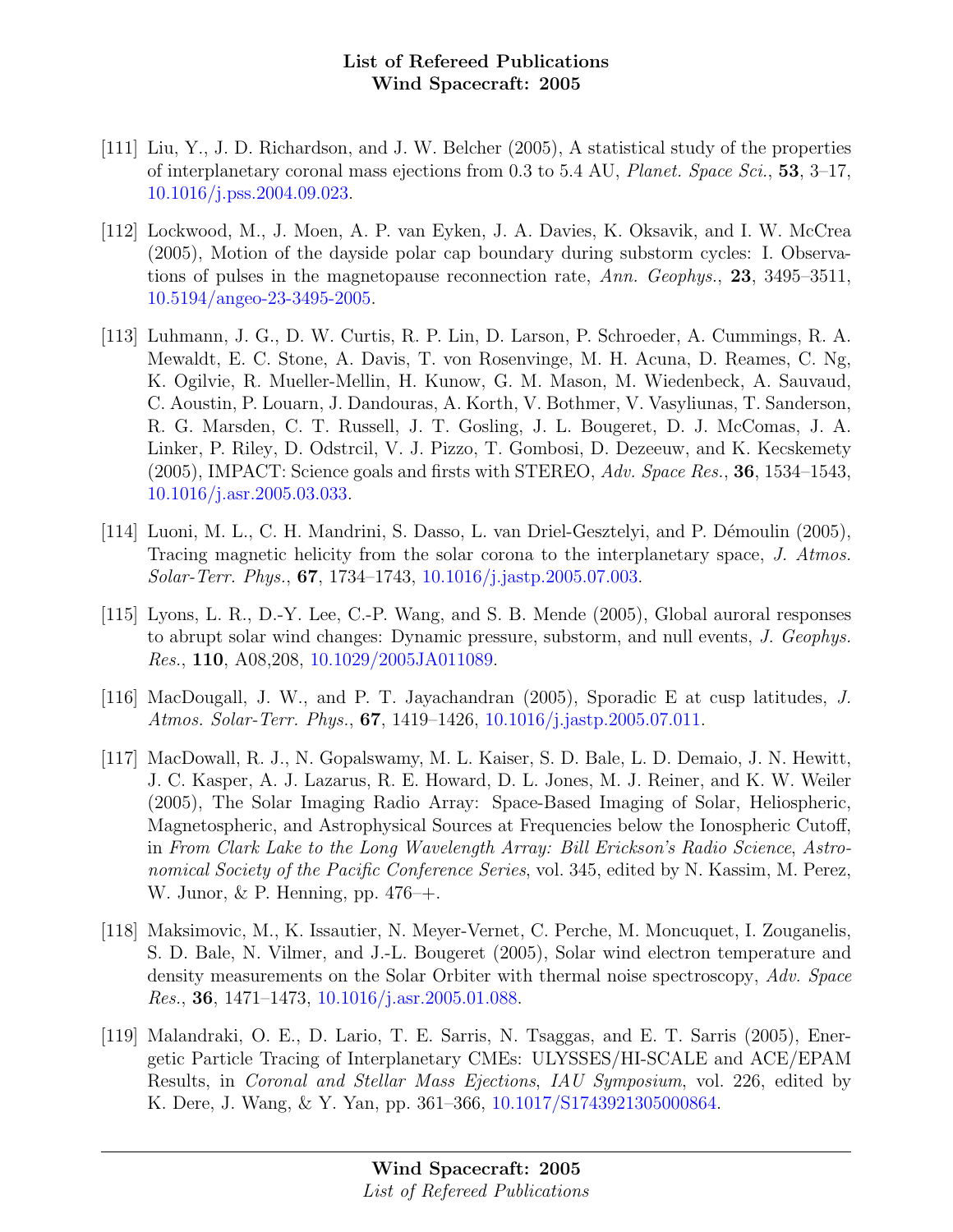- [120] Mandrini, C. H., S. Pohjolainen, S. Dasso, L. M. Green, P. D´emoulin, L. van Driel-Gesztelyi, C. Copperwheat, and C. Foley (2005), Interplanetary flux rope ejected from an X-ray bright point. The smallest magnetic cloud source-region ever observed, Astron. & Astrophys., 434, 725–740, [10.1051/0004-6361:20041079.](http://dx.doi.org/10.1051/0004-6361:20041079)
- [121] Mandrini, C. H., S. Dasso, M. L. Luoni, S. Pohjolainen, P. Démoulin, and L. van Driel-Gesztelyi (2005), Quantitative Link Between Solar Ejecta and Interplanetary Magnetic Clouds: Magnetic Helicity, in Chromospheric and Coronal Magnetic Fields, ESA Special Publication, vol. 596, edited by D. E. Innes, A. Lagg, & S. A. Solanki.
- [122] Mandrini, C. H., S. Pohjolainen, S. Dasso, L. M. Green, P. D´emoulin, L. van Driel-Gesztelyi, C. Foley, and C. Copperwheat (2005), The smallest source region of an interplanetary magnetic cloud: A mini-sigmoid, Adv. Space Res., 36, 1579–1586, [10.1016/j.asr.2005.02.003.](http://dx.doi.org/10.1016/j.asr.2005.02.003)
- [123] Manoharan, P. K., and M. R. Kundu (2005), Multi-wavelength study of a coronal mass ejection: a flare event from AR#9393, Adv. Space Res., 35, 70–74, [10.1016/j.asr.2004.09.010.](http://dx.doi.org/10.1016/j.asr.2004.09.010)
- [124] March, T. K., S. C. Chapman, and R. O. Dendy (2005), Mutual information between geomagnetic indices and the solar wind as seen by WIND: Implications for propagation time estimates, Geophys. Res. Lett., 320, L04,101, [10.1029/2004GL021677.](http://dx.doi.org/10.1029/2004GL021677)
- [125] Marchaudon, A., C. J. Owen, J.-M. Bosqued, R. C. Fear, A. N. Fazakerley, M. W. Dunlop, A. D. Lahiff, C. Carr, A. Balogh, P.-A. Lindqvist, and H. Rème (2005), Simultaneous Double Star and Cluster FTEs observations on the dawnside flank of the magnetosphere, Ann. Geophys., 23, 2877–2887, [10.5194/angeo-23-2877-2005.](http://dx.doi.org/10.5194/angeo-23-2877-2005)
- [126] Matthaeus, W. H., S. Dasso, J. M. Weygand, L. J. Milano, C. W. Smith, and M. G. Kivelson (2005), Spatial Correlation of Solar-Wind Turbulence from Two-Point Measurements, Phys. Rev. Lett., 95, 231,101–+, [10.1103/PhysRevLett.95.231101.](http://dx.doi.org/10.1103/PhysRevLett.95.231101)
- [127] Mazets, E. P., T. L. Cline, R. L. Aptekar, D. D. Frederiks, S. V. Golenetskii, V. N. Il'inskii, and V. D. Pal'shin (2005), The Konus-Wind and Helicon-Coronas-F detection of the giant  $\gamma$ -ray flare from the soft  $\gamma$ -ray repeater SGR 1806-20, ArXiv Astrophysics e-prints.
- [128] Melrose, D. (2005), Maser Emission in Astrophysical Plasmas: 2003 Robert Ellery Lecture, Publ. Astron. Soc. Australia, 22, 144–152, [10.1071/AS04061.](http://dx.doi.org/10.1071/AS04061)
- [129] Merka, J., A. Szabo, T. W. Narock, J. D. Richardson, and J. H. King (2005), Three decades of bow shock observations by IMP 8 and model predictions, *Planet. Space Sci.*, 53, 79–84, [10.1016/j.pss.2004.09.031.](http://dx.doi.org/10.1016/j.pss.2004.09.031)
- [130] Meziane, K., M. Wilber, C. Mazelle, G. K. Parks, and A. M. Hamza (2005), A review of field-aligned beams observed upstream of the bow shock, in The Physics of Collisionless Shocks: 4th Annual IGPP International Astrophysics Conference, American Institute of Physics Conference Series, vol. 781, edited by G. Li, G. P. Zank, & C. T. Russell, pp. 116–122, [10.1063/1.2032683.](http://dx.doi.org/10.1063/1.2032683)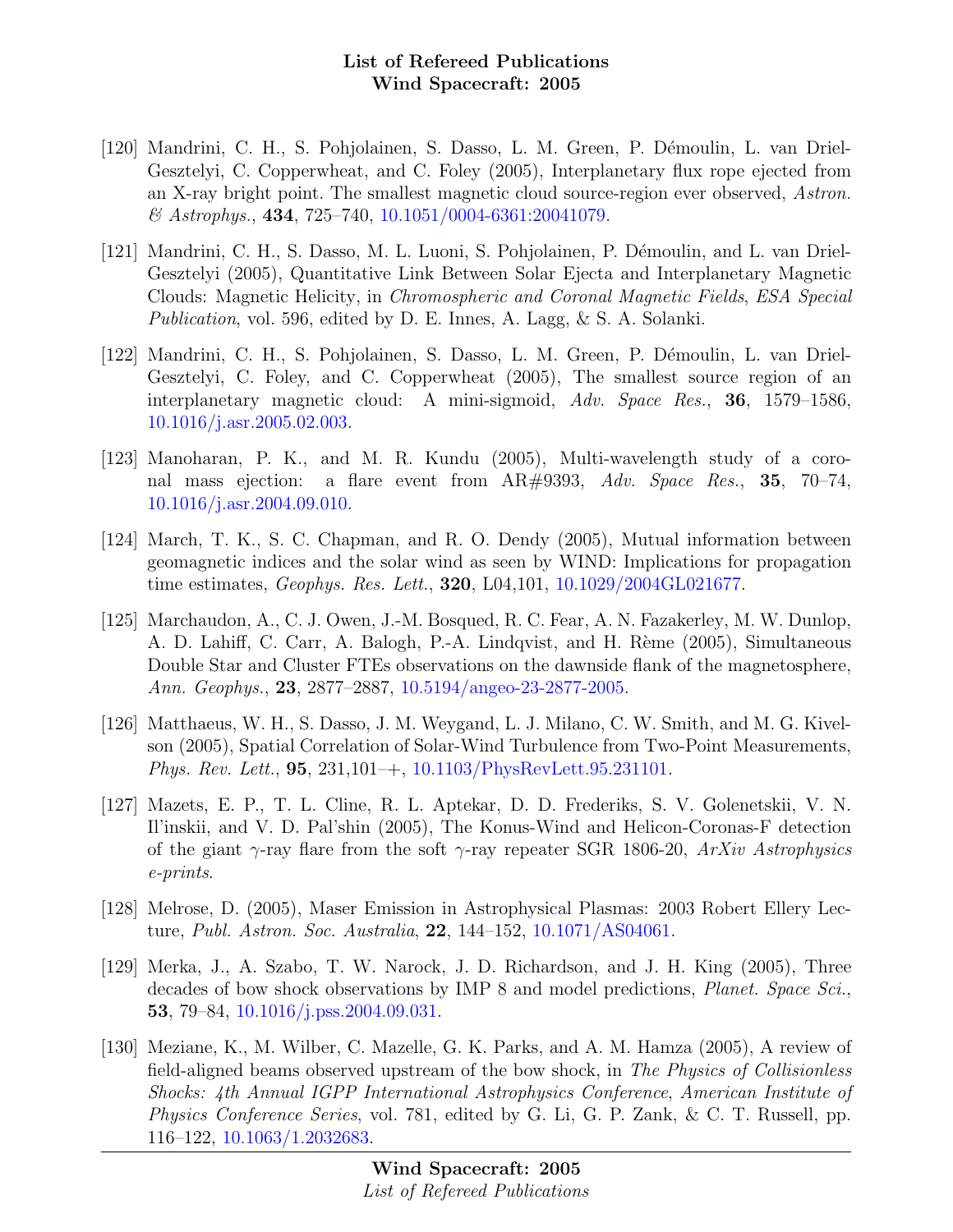- [131] Michalek, G., N. Gopalswamy, and S. Yashiro (2005), Estimation of Projection Effect of CMEs from the Onset Time of the Shock-Associated Type III Radio Burst, Acta Astron., 55, 151–158.
- [132] Miroshnichenko, L. I., K.-L. Klein, G. Trottet, P. Lantos, E. V. Vashenyuk, Y. V. Balabin, and B. B. Gvozdevsky (2005), Relativistic nucleon and electron production in the 2003 October 28 solar event, J. Geophys. Res., 110, A09S08, [10.1029/2004JA010936.](http://dx.doi.org/10.1029/2004JA010936)
- [133] Miroshnichenko, L. I., K.-L. Klein, G. Trottet, P. Lantos, E. V. Vashenyuk, and Y. V. Balabin (2005), Electron acceleration and relativistic nucleon production in the 2003 October 28 solar event, Adv. Space Res., 35, 1864–1870, [10.1016/j.asr.2005.02.041.](http://dx.doi.org/10.1016/j.asr.2005.02.041)
- [134] Miyashita, Y., A. Ieda, Y. Kamide, S. Machida, T. Mukai, Y. Saito, K. Liou, C.-I. Meng, G. K. Parks, R. W. McEntire, N. Nishitani, M. Lester, G. J. Sofko, and J.-P. Villain (2005), Plasmoids observed in the near-Earth magnetotail at X  $\sim$  -7 R<sub>E</sub>, J. Geophys. Res., 110, A12214, [10.1029/2005JA011263.](http://dx.doi.org/10.1029/2005JA011263)
- [135] Mühlbachler, S. (2005), Magnetospheric Erosion in theory and observations, Ph.D. thesis, Karl Franzens Universität, Graz, Austria, advisor: H.K. Biernat and C.J. Farrugia.
- [136] Mühlbachler, S., C. J. Farrugia, J. Raeder, H. K. Biernat, and R. B. Torbert (2005), A statistical investigation of dayside magnetosphere erosion showing saturation of response, J. Geophys. Res., 110, A11,207, [10.1029/2005JA011177.](http://dx.doi.org/10.1029/2005JA011177)
- [137] Mursula, K., R. Kerttula, T. Asikainen, R. Friedel, A. Vaivads, F. Søraas, M. Grande, M. Carter, P. W. Daly, T. A. Fritz, J. F. Fennell, and A. Balogh (2005), Cluster/rapid energetic electron observations at the dayside magnetospheric boundary, Adv. Space Res., 36, 1904–1908, [10.1016/j.asr.2004.03.021.](http://dx.doi.org/10.1016/j.asr.2004.03.021)
- [138] Nakagawa, T., and M. Iizima (2005), Pitch angle diffusion of electrons at the boundary of the lunar wake, Earth, Planets, and Space, 57, 885–894.
- [139] Nakwacki, M. S., S. Dasso, C. H. Mandrini, and P. Démoulin (2005), Helicity Analysis for Expanding Magnetic Clouds: A Case Study, in Solar Wind 11/SOHO 16, Connecting Sun and Heliosphere, ESA Special Publication, vol. 592, edited by B. Fleck, T. H. Zurbuchen,  $&$  H. Lacoste, pp. 629–+.
- [140] Nakwacki, M. S., S. Dasso, C. H. Mandrini, and P. Démoulin (2005), Study of an expanding magnetic cloud, Boletin de la Asociacion Argentina de Astronomia La Plata Argentina, 48, 93–96.
- [141] Neugebauer, M., and J. Giacalone (2005), Multispacecraft observations of interplanetary shocks: Nonplanarity and energetic particles, J. Geophys. Res., 110, A12,106, [10.1029/2005JA011380.](http://dx.doi.org/10.1029/2005JA011380)
- [142] Nieves-Chinchilla, T., M. A. Hidalgo, and J. Sequeiros (2005), Magnetic Clouds Observed at 1 Au During the Period 2000-2003, Solar Phys., 232, 105–126, [10.1007/s11207-005-](http://dx.doi.org/10.1007/s11207-005-1593-5) [1593-5.](http://dx.doi.org/10.1007/s11207-005-1593-5)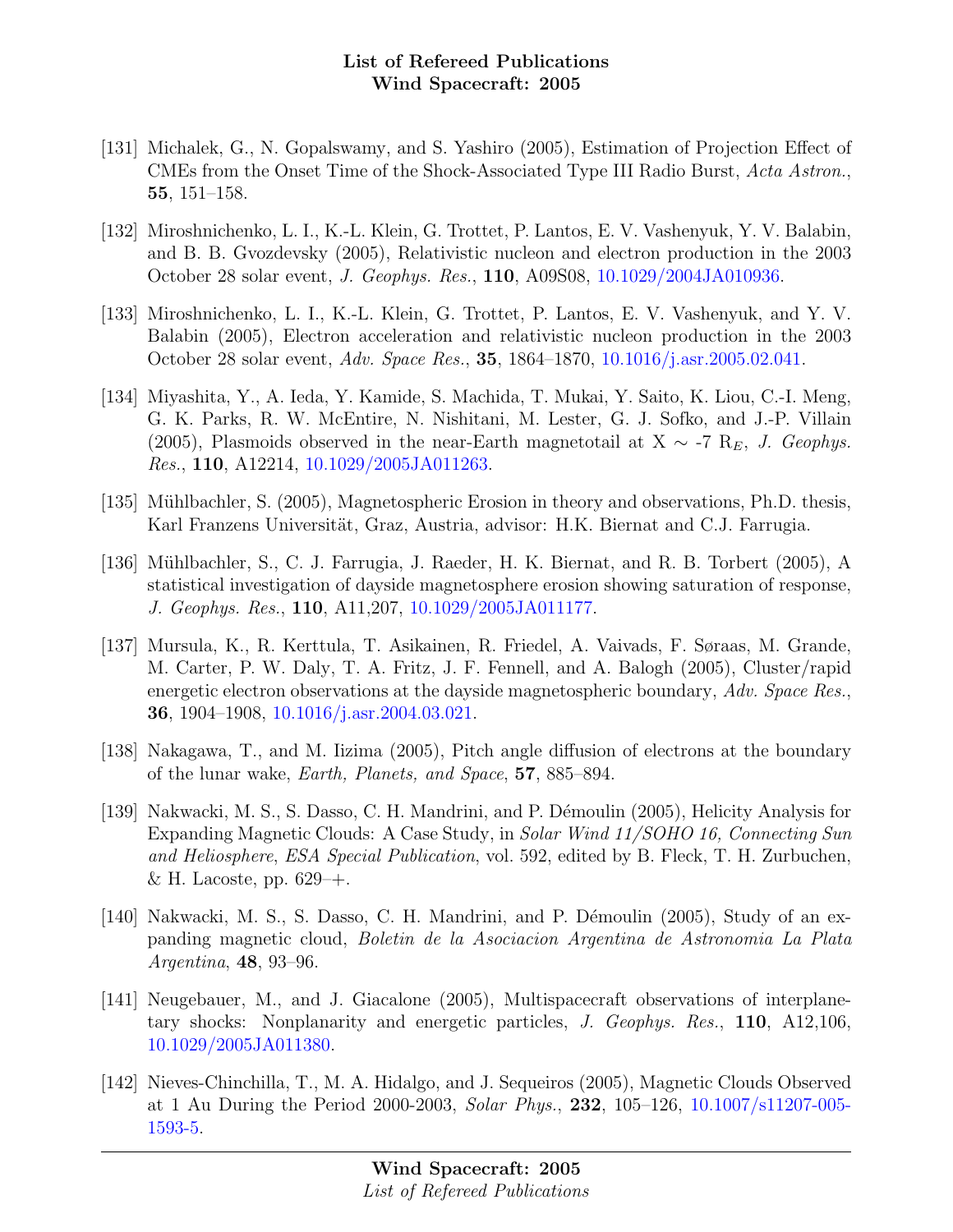- [143] Nikolaeva, N. S., V. A. Parkhomov, N. L. Borodkova, S. I. Klimov, M. N. Nozdrachev, S. A. Romanov, and Y. I. Yermolaev (2005), The development of the magnetospheric substorm and its influence on the magnetopause motion, *Planet. Space Sci.*, 53, 169–179, [10.1016/j.pss.2004.09.042.](http://dx.doi.org/10.1016/j.pss.2004.09.042)
- [144] Nikolaeva, N. S., V. A. Parkhomov, N. L. Borodkova, S. I. Klimov, M. N. Nozdrachev, S. A. Romanov, and Y. I. Yermolaev (2005), A Magnetospheric Substorm and the Motion of the Magnetopause, Cosmic Res., 43, 233–244, [10.1007/s10604-005-0041-5.](http://dx.doi.org/10.1007/s10604-005-0041-5)
- [145] Novikova, E., E. Wulf, B. Phlips, J. Kurfess, A. Zoglauer, G. Weidenspointner, and R. Kippen (2005), Simulations of a Si-based Advanced Compton Telescope, in Nuclear Science Symposium Conference Record, 2005 IEEE, vol. 2, pp. 985 –989, [10.1109/NSS-](http://dx.doi.org/10.1109/NSSMIC.2005.1596419)[MIC.2005.1596419.](http://dx.doi.org/10.1109/NSSMIC.2005.1596419)
- [146] Ogilvie, K. W. (2005), Electrons at Shocks, in The Physics of Collisionless Shocks: 4th Annual IGPP International Astrophysics Conference, American Institute of Physics Conference Series, vol. 781, edited by G. Li, G. P. Zank, & C. T. Russell, pp. 72–78, [10.1063/1.2032677.](http://dx.doi.org/10.1063/1.2032677)
- [147] Ojeda, A., A. Calzadilla, B. Lazo, K. Alazo, and S. Savio (2005), Analysis of behavior of solar wind parameters under different IMF conditions using nonlinear dynamics techniques, J. Atmos. Solar-Terr. Phys., 67, 1859–1864, [10.1016/j.jastp.2004.12.014.](http://dx.doi.org/10.1016/j.jastp.2004.12.014)
- [148] Pagel, C., N. U. Crooker, and D. E. Larson (2005), Assessing electron heat flux dropouts as signatures of magnetic field line disconnection from the Sun, Geophys. Res. Lett., 321, L14,105, [10.1029/2005GL023043.](http://dx.doi.org/10.1029/2005GL023043)
- [149] Palmroth, M., P. Janhunen, T. I. Pulkkinen, A. Aksnes, G. Lu, N. Østgaard, J. Watermann, G. D. Reeves, and G. A. Germany (2005), Assessment of ionospheric Joule heating by GUMICS-4 MHD simulation, AMIE, and satellite-based statistics: towards a synthesis, Ann. Geophys., 23, 2051–2068, [10.5194/angeo-23-2051-2005.](http://dx.doi.org/10.5194/angeo-23-2051-2005)
- [150] Parkhomov, V. A., M. O. Riazantseva, and G. N. Zastenker (2005), Local amplification of auroral electrojet as a response to a sharp solar wind pressure pulse, Planet. Space Sci., 53, 265–274, [10.1016/j.pss.2004.09.052.](http://dx.doi.org/10.1016/j.pss.2004.09.052)
- [151] Pick, M., and D. Maia (2005), Origin of complex type III-L events and electron acceleration, Adv. Space Res., 35, 1876–1881, [10.1016/j.asr.2005.01.076.](http://dx.doi.org/10.1016/j.asr.2005.01.076)
- [152] Pickett, J. S., L.-J. Chen, S. W. Kahler, O. Santolík, M. L. Goldstein, B. Lavraud, P. M. E. Décréau, R. Kessel, E. Lucek, G. S. Lakhina, B. T. Tsurutani, D. A. Gurnett, N. Cornilleau-Wehrlin, A. Fazakerley, H. Rème, and A. Balogh (2005), On the generation of solitary waves observed by Cluster in the near-Earth magnetosheath, Nonlin. Proc. Geophys., 12, 181–193.
- [153] Přech, L., J. Safránková, Z. Němeček, and K. Kudela (2005), INTERBALL-1 observations of plasma and energetic particle fluxes upstream of the Earth's bow shock, Planet. Space Sci., 53, 65–78, [10.1016/j.pss.2004.09.030.](http://dx.doi.org/10.1016/j.pss.2004.09.030)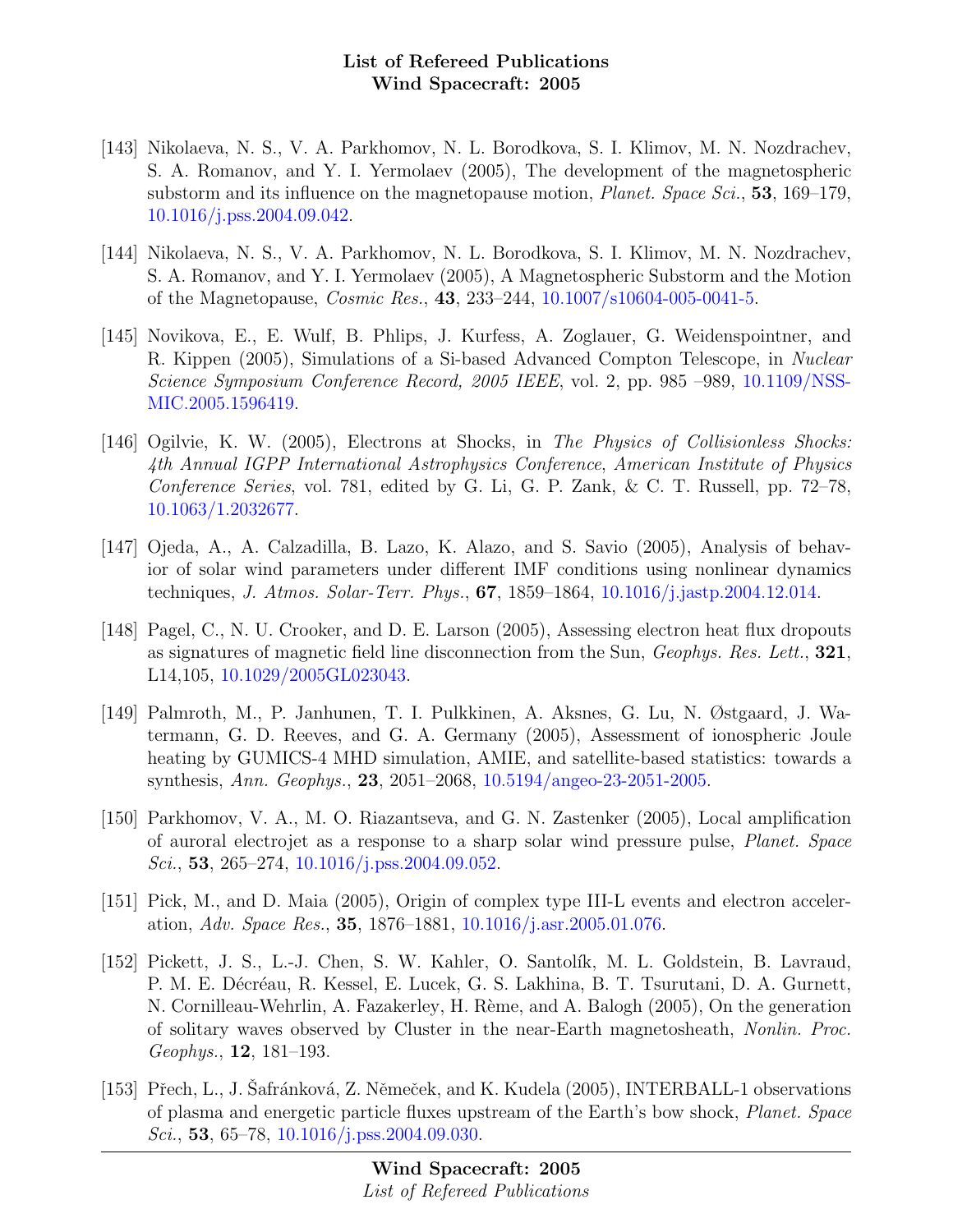- [154] Přech, L., J. Šafránková, Z. Němeček, K. Kudela, and M. Slivka (2005), Plasma flow variations and energetic protons upstream of the earth's bow shock: A statistical study, Adv. Space Res., **36**, 2345–2350, [10.1016/j.asr.2003.07.078.](http://dx.doi.org/10.1016/j.asr.2003.07.078)
- [155] Qin, G., M. Zhang, J. R. Dwyer, H. K. Rassoul, and G. M. Mason (2005), The Model Dependence of Solar Energetic Particle Mean Free Paths under Weak Scattering, Astrophys. J., 627, 562–566, [10.1086/430136.](http://dx.doi.org/10.1086/430136)
- [156] Rae, I. J., E. F. Donovan, I. R. Mann, F. R. Fenrich, C. E. J. Watt, D. K. Milling, M. Lester, B. Lavraud, J. A. Wild, H. J. Singer, H. Rème, and A. Balogh (2005), Evolution and characteristics of global Pc5 ULF waves during a high solar wind speed interval, J. Geophys. Res., 110, A12,211, [10.1029/2005JA011007.](http://dx.doi.org/10.1029/2005JA011007)
- [157] Reiner, M. J., B. V. Jackson, D. F. Webb, D. R. Mizuno, M. L. Kaiser, and J.-L. Bougeret (2005), Coronal mass ejection kinematics deduced from white light (Solar Mass Ejection Imager) and radio (Wind/WAVES) observations, J. Geophys. Res., 110, A09S14, [10.1029/2004JA010943.](http://dx.doi.org/10.1029/2004JA010943)
- [158] Reiner, M. J., M. L. Kaiser, and J.-L. Bougeret (2005), CME Kinematics in Interplanetary Space, in Solar Wind 11/SOHO 16, Connecting Sun and Heliosphere, ESA Special Publication, vol. 592, edited by B. Fleck, T. H. Zurbuchen, & H. Lacoste, pp. 307–+.
- [159] Riazantseva, M. O., O. V. Khabarova, G. N. Zastenker, and J. D. Richardson (2005), Sharp Boundaries of Solar Wind Plasma Structures and an Analysis of Their Pressure Balance, Cosmic Res., 43, 157–164, [10.1007/s10604-005-0030-8.](http://dx.doi.org/10.1007/s10604-005-0030-8)
- [160] Riazantseva, M. O., G. N. Zastenker, J. D. Richardson, and P. E. Eiges (2005), Sharp boundaries of small- and middle-scale solar wind structures, J. Geophys. Res., 110, A12,110, [10.1029/2005JA011307.](http://dx.doi.org/10.1029/2005JA011307)
- [161] Riazantseva, M. O., G. N. Zastenker, and J. D. Richardson (2005), The characteristics of sharp (small-scale) boundaries of solar wind plasma and magnetic field structures, Adv. Space Res., 35, 2147–2151, [10.1016/j.asr.2004.12.011.](http://dx.doi.org/10.1016/j.asr.2004.12.011)
- [162] Richardson, I. G., and H. V. Cane (2005), The ˜150 day quasi-periodicity in interplanetary and solar phenomena during cycle 23, Geophys. Res. Lett., 32, L02104, [10.1029/2004GL021691.](http://dx.doi.org/10.1029/2004GL021691)
- [163] Rodriguez, P., E. Kennedy, and P. Kossey (2005), Long Wavelength Array Experiments With The HF Active Auroral Research Program, in From Clark Lake to the Long Wavelength Array: Bill Erickson's Radio Science, Astronomical Society of the Pacific Conference Series, vol. 345, edited by N. Kassim, M. Perez, W. Junor, & P. Henning, pp.  $171 - +$ .
- [164] Russell, C. T., and A. A. Shinde (2005), On Defining Interplanetary Coronal Mass EJEC-TIONs from Fluid Parameters, Solar Phys., 229, 323–344, [10.1007/s11207-005-8777-x.](http://dx.doi.org/10.1007/s11207-005-8777-x)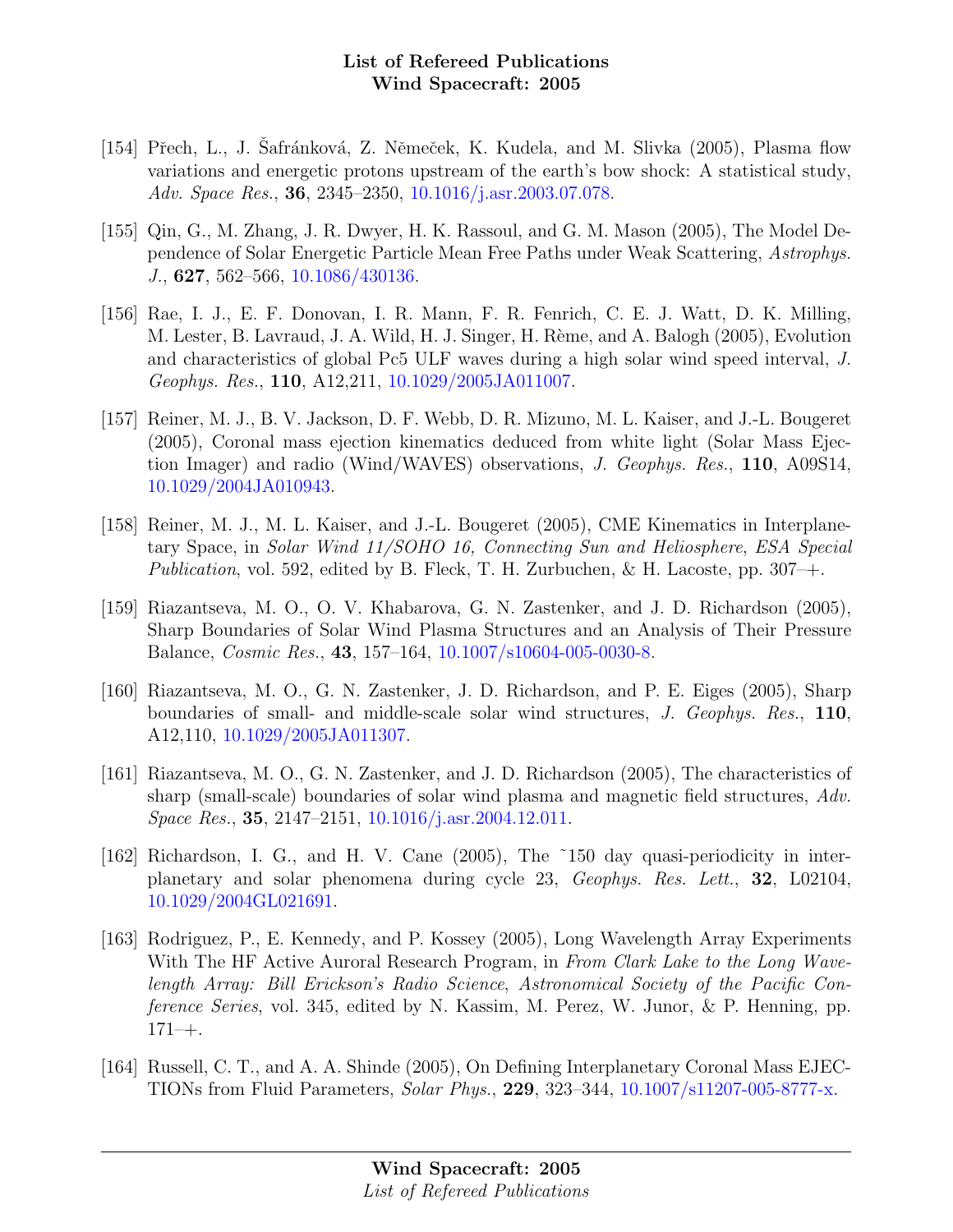- [165] Rust, D. M., B. J. Anderson, M. D. Andrews, M. H. Acuña, C. T. Russell, P. W. Schuck, and T. Mulligan (2005), Comparison of Interplanetary Disturbances at the NEAR Spacecraft with Coronal Mass Ejections at the Sun, Astrophys. J., **621**, 524–536, [10.1086/427401.](http://dx.doi.org/10.1086/427401)
- [166] Safargaleev, V., T. Sergienko, H. Nilsson, A. Kozlovsky, S. Massetti, S. Osipenko, and A. Kotikov (2005), Combined optical, EISCAT and magnetic observations of the omega bands/Ps6 pulsations and an auroral torch in the late morning hours: a case study, Ann. Geophys., 23, 1821–1838, [10.5194/angeo-23-1821-2005.](http://dx.doi.org/10.5194/angeo-23-1821-2005)
- [167] Sarafopoulos, D. V. (2005), Cases for which the Earth's magnetosphere does not act as a "low-pass filter", J. Atmos. Solar-Terr. Phys., 67, 1427–1442, [10.1016/j.jastp.2005.07.012.](http://dx.doi.org/10.1016/j.jastp.2005.07.012)
- [168] Saul, L. A. (2005), Interstellar helium pickup ion flux variations observed with SOHO/CELIAS, Ph.D. thesis, University of New Hampshire, New Hampshire, USA.
- [169] Schwenn, R., A. dal Lago, E. Huttunen, and W. D. Gonzalez (2005), The association of coronal mass ejections with their effects near the Earth, Ann. Geophys., 23, 1033–1059, [10.5194/angeo-23-1033-2005.](http://dx.doi.org/10.5194/angeo-23-1033-2005)
- [170] Seki, T., A. Morioka, Y. S. Miyoshi, F. Tsuchiya, H. Misawa, W. Gonzalez, T. Sakanoi, H. Oya, H. Matsumoto, K. Hashimoto, and T. Mukai (2005), Auroral kilometric radiation and magnetosphere-ionosphere coupling process during magnetic storms, J. Geophys. Res., 110, A05,206, [10.1029/2004JA010961.](http://dx.doi.org/10.1029/2004JA010961)
- [171] Sergeev, V. A., M. V. Kubyshkina, W. Baumjohann, R. Nakamura, O. Amm, T. Pulkkinen, V. Angelopoulos, S. B. Mende, B. Klecker, T. Nagai, J.-A. Sauvaud, J. A. Slavin, and M. F. Thomsen (2005), Transition from substorm growth to substorm expansion phase as observed with a radial configuration of ISTP and Cluster spacecraft, Ann. Geophys., 23, 2183–2198, [10.5194/angeo-23-2183-2005.](http://dx.doi.org/10.5194/angeo-23-2183-2005)
- [172] Shevyrev, N. N. (2005), Mirror Mode Waves in the Earth's Magnetosheath Observed by the INTERBALL-1 Satellite, Cosmic Res., 43, 291–298, [10.1007/s10604-005-0047-z.](http://dx.doi.org/10.1007/s10604-005-0047-z)
- [173] Shi, Y., E. Zesta, L. R. Lyons, A. Boudouridis, K. Yumoto, and K. Kitamura (2005), Effect of solar wind pressure enhancements on storm time ring current asymmetry, J. Geophys. Res., 110, A10,205, [10.1029/2005JA011019.](http://dx.doi.org/10.1029/2005JA011019)
- [174] Sigsbee, K., J. A. Slavin, R. P. Lepping, A. Szabo, M. Øieroset, M. L. Kaiser, M. J. Reiner, and H. J. Singer (2005), Statistical and superposed epoch study of dipolarization events using data from Wind perigee passes, Ann. Geophys.,  $23$ ,  $831-851$ ,  $10.5194/$ angeo-[23-831-2005.](http://dx.doi.org/10.5194/angeo-23-831-2005)
- [175] Simnett, G. M. (2005), Electron Acceleration in the Corona, *Solar Phys.*, **229**, 213–226, [10.1007/s11207-005-5619-9.](http://dx.doi.org/10.1007/s11207-005-5619-9)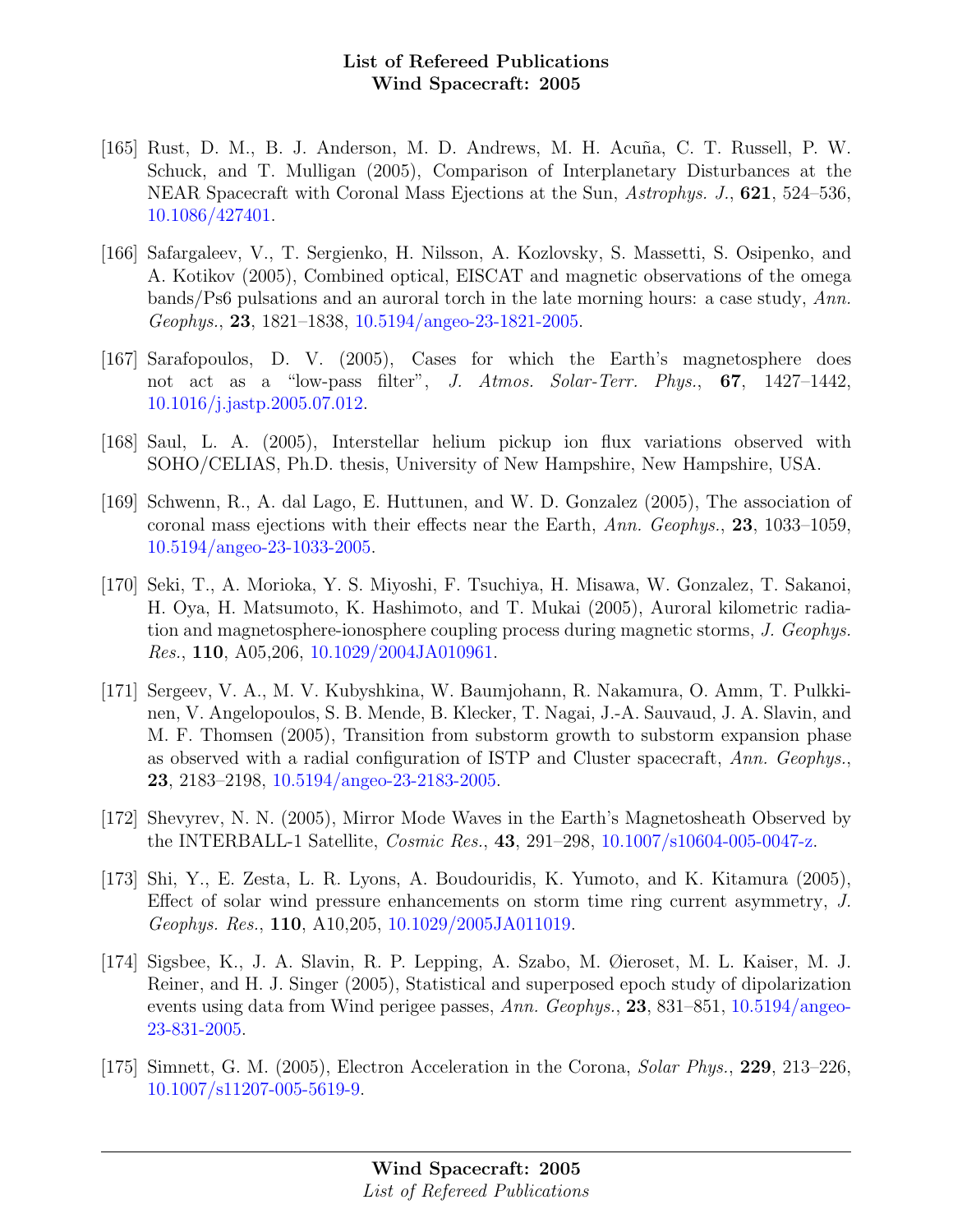- [176] Simnett, G. M., J.-I. Sakai, and R. J. Forsyth (2005), Proton and electron acceleration by quasi-perpendicular fast magnetosonic shocks in interplanetary space, Astron.  $\mathscr{C}$  Astrophys., 440, 759–766, [10.1051/0004-6361:20040229.](http://dx.doi.org/10.1051/0004-6361:20040229)
- [177] Smith, C. W., P. A. Lisenberg, W. H. Matthaeus, and J. D. Richardson (2005), Turbulent Heating of the Solar Wind by Newborn Interstellar Pickup Protons, in Proc. 11th Intl. Solar Wind Conf., ESA Special Publication, vol. 592, edited by B. Fleck, T. H. Zurbuchen, and H. Lacoste, p. 555.
- [178] Stauning, P., F. Christiansen, and J. Watermann (2005), Detection of intense fine-scale field-aligned current structures in the Cusp region, pp.  $381 - +$ ,  $10.1007/3 - 540 - 26800 - 6.61$ .
- [179] Svalgaard, L., and E. W. Cliver (2005), The IDV index: Its derivation and use in inferring long-term variations of the interplanetary magnetic field strength, J. Geophys. Res., 110, A12103, [10.1029/2005JA011203.](http://dx.doi.org/10.1029/2005JA011203)
- [180] Takada, T., K. Seki, M. Hirahara, T. Terasawa, M. Hoshino, and T. Mukai (2005), Two types of PSBL ion beam observed by Geotail: Their relation to low frequency electromagnetic waves and cold ion energization, Adv. Space Res., 36, 1883–1889, [10.1016/j.asr.2003.09.075.](http://dx.doi.org/10.1016/j.asr.2003.09.075)
- [181] Trattner, K. J., S. A. Fuselier, S. M. Petrinec, T. K. Yeoman, C. Mouikis, H. Kucharek, and H. Reme (2005), Reconnection sites of spatial cusp structures, J. Geophys. Res., 110, A04,207, [10.1029/2004JA010722.](http://dx.doi.org/10.1029/2004JA010722)
- [182] Trávníček, P., P. Hellinger, D. Schriver, and S. D. Bale (2005), Structure of the lunar wake: Two-dimensional global hybrid simulations, *Geophys. Res. Lett.*, **320**, L06,102, [10.1029/2004GL022243.](http://dx.doi.org/10.1029/2004GL022243)
- [183] Tulunay, Y., D. G. Sibeck, E. T. Senalp, and E. Tulunay (2005), Forecasting magnetopause crossing locations by using Neural Networks, Adv. Space Res., 36, 2378–2383, [10.1016/j.asr.2004.04.015.](http://dx.doi.org/10.1016/j.asr.2004.04.015)
- [184] Tylka, A. J., C. M. S. Cohen, W. F. Dietrich, M. A. Lee, C. G. Maclennan, R. A. Mewaldt, C. K. Ng, and D. V. Reames (2005), Shock Geometry, Seed Populations, and the Origin of Variable Elemental Composition at High Energies in Large Gradual Solar Particle Events, Astrophys. J., 625, 474–495, [10.1086/429384.](http://dx.doi.org/10.1086/429384)
- [185] Ulanov, M. V., S. V. Golenetskii, D. D. Frederiks, R. L. A. E. P. Mazets, A. A. Kokomov, and V. D. Palshin (2005), Fast spectral variability of GRBs with known redshifts, Nuovo Cimento C Geophys. Space Phys. C, 28, 351, [10.1393/ncc/i2005-10058-8.](http://dx.doi.org/10.1393/ncc/i2005-10058-8)
- [186] Usmanov, A. V., M. L. Goldstein, K. W. Ogilvie, W. M. Farrell, and G. R. Lawrence  $(2005)$ , Low-density anomalies and sub-Alfvénic solar wind, J. Geophys. Res., 110, A01,106, [10.1029/2004JA010699.](http://dx.doi.org/10.1029/2004JA010699)
- [187] Villante, U., A. Nubile, P. Di Giuseppe, P. Francia, and M. Vellante (2005), ULF oscillations at discrete frequencies: a comparison between ground, magnetospheric and interplanetary measurements  $Mem. Soc. Astron. Ital., 76, 1060++.$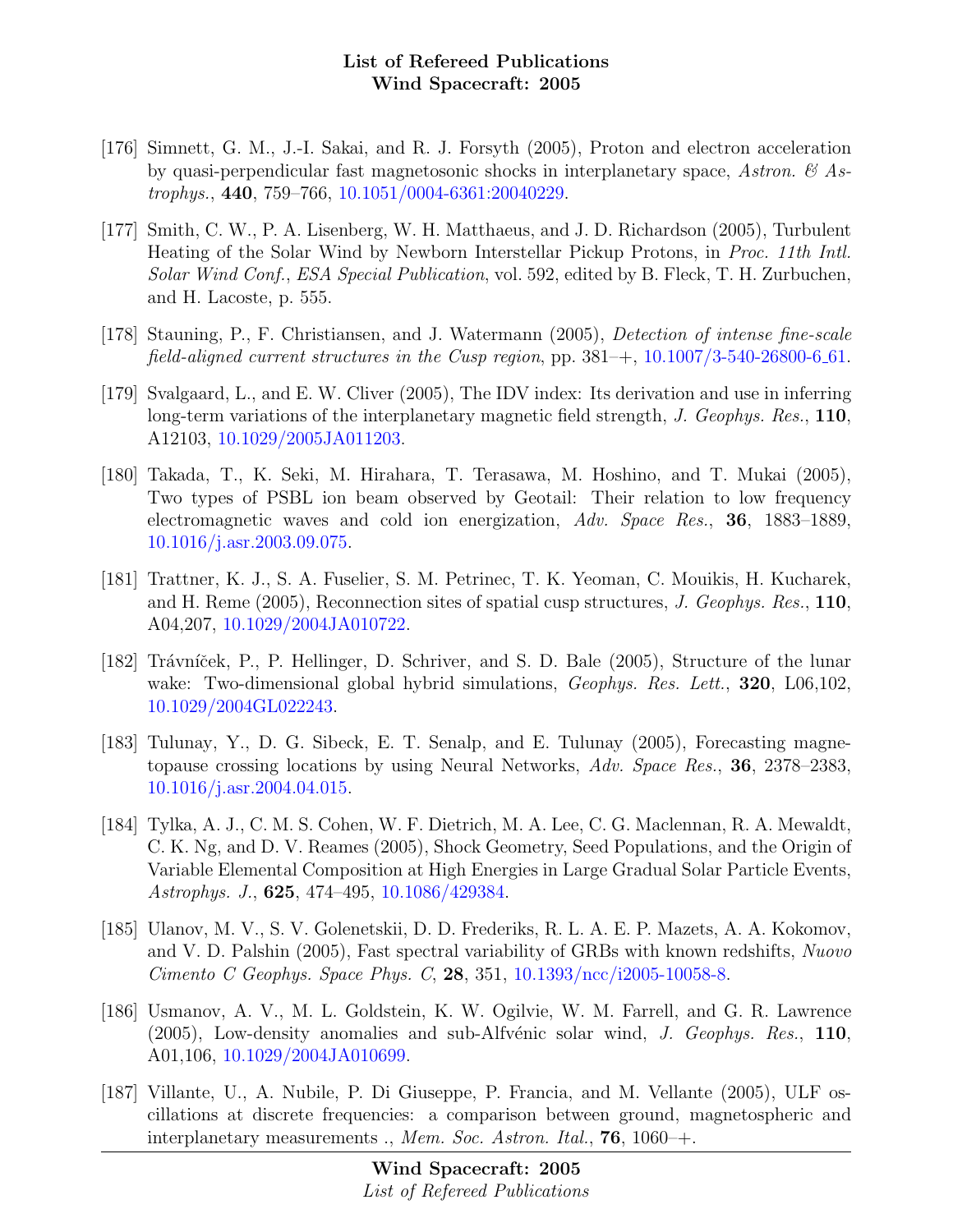- [188] Villasenor, J. S., D. Q. Lamb, G. R. Ricker, J.-L. Atteia, N. Kawai, N. Butler, Y. Nakagawa, J. G. Jernigan, M. Boer, G. B. Crew, T. Q. Donaghy, J. Doty, E. E. Fenimore, M. Galassi, C. Graziani, K. Hurley, A. Levine, F. Martel, M. Matsuoka, J.-F. Olive, G. Prigozhin, T. Sakamoto, Y. Shirasaki, M. Suzuki, T. Tamagawa, R. Vanderspek, S. E. Woosley, A. Yoshida, J. Braga, R. Manchanda, G. Pizzichini, K. Takagishi, and M. Yamauchi (2005), Discovery of the short  $\gamma$ -ray burst GRB 050709, Nature, 437, 855–858, [10.1038/nature04213.](http://dx.doi.org/10.1038/nature04213)
- [189] Vocks, C., C. Salem, R. P. Lin, and G. Mann (2005), Electron Halo and Strahl Formation in the Solar Wind by Resonant Interaction with Whistler Waves, Astrophys. J., 627, 540–549, [10.1086/430119.](http://dx.doi.org/10.1086/430119)
- [190] Wang, L., R. P. Lin, S. Krucker, and G. M. Mason (2005), A Study of the Solar Injection for Eleven Impulsive Electron/3He-Rich Sep Events, in Solar Wind 11/SOHO 16, Connecting Sun and Heliosphere, ESA Special Publication, vol. 592, edited by B. Fleck, T. H. Zurbuchen, & H. Lacoste, pp. 457–+.
- [191] Wang, S. J., Y. Yan, Q. Fu, Y. Liu, and Z. Chen (2005), Multi-Wavelength Radio Features Associated with Large CMEs on Oct. 26-28, 2003, in Coronal and Stellar Mass Ejections, IAU Symposium, vol. 226, edited by K. Dere, J. Wang,  $\&$  Y. Yan, pp. 139–140, [10.1017/S1743921305000384.](http://dx.doi.org/10.1017/S1743921305000384)
- [192] Wang, X., P. Wurz, P. Bochsler, F. Ipavich, J. Paquette, and R. F. Wimmer-Schweingruber (2005), Effect of Coronal Mass Ejection Interactions on the SOHO/CELIAS/MTOF Measurements, in Coronal and Stellar Mass Ejections, IAU Symposium, vol. 226, edited by K. Dere, J. Wang, & Y. Yan, pp. 409–413, [10.1017/S1743921305000943.](http://dx.doi.org/10.1017/S1743921305000943)
- [193] Wang, Y., P. Ye, G. Zhou, S. Wang, S. Wang, Y. Yan, and J. Wang (2005), The Interplanetary Responses to the Great Solar Activities in Late October 2003, Solar Phys., 226, 337–357, [10.1007/s11207-005-6877-2.](http://dx.doi.org/10.1007/s11207-005-6877-2)
- [194] Watkins, N. W., D. Credgington, B. Hnat, S. C. Chapman, M. P. Freeman, and J. Greenhough (2005), Towards Synthesis of Solar Wind and Geomagnetic Scaling Exponents: A Fractional Lévy Motion Model, Space Sci. Rev., 121, 271-284, [10.1007/s11214-006-4578-](http://dx.doi.org/10.1007/s11214-006-4578-2) [2.](http://dx.doi.org/10.1007/s11214-006-4578-2)
- [195] Weidenspointner, G., M. J. Harris, S. Sturner, B. J. Teegarden, and C. Ferguson (2005), MGGPOD: a Monte Carlo Suite for Modeling Instrumental Line and Continuum Backgrounds in Gamma-Ray Astronomy, Astrophys. J. Suppl., 156, 69–91, [10.1086/425577.](http://dx.doi.org/10.1086/425577)
- [196] Wu, C.-C., and R. P. Lepping (2005), Relationships for predicting magnetic cloudrelated geomagnetic storm intensity, J. Atmos. Solar-Terr. Phys., 67, 283–291, [10.1016/j.jastp.2004.07.040.](http://dx.doi.org/10.1016/j.jastp.2004.07.040)
- [197] Xiao, C. J., Z. Y. Pu, H. F. Chen, L. Xie, Q. G. Zong, T. A. Fritz, and P. W. Daly (2005), Energetic Electrons in Magnetosphere during Gradual Solar Energetic Particle